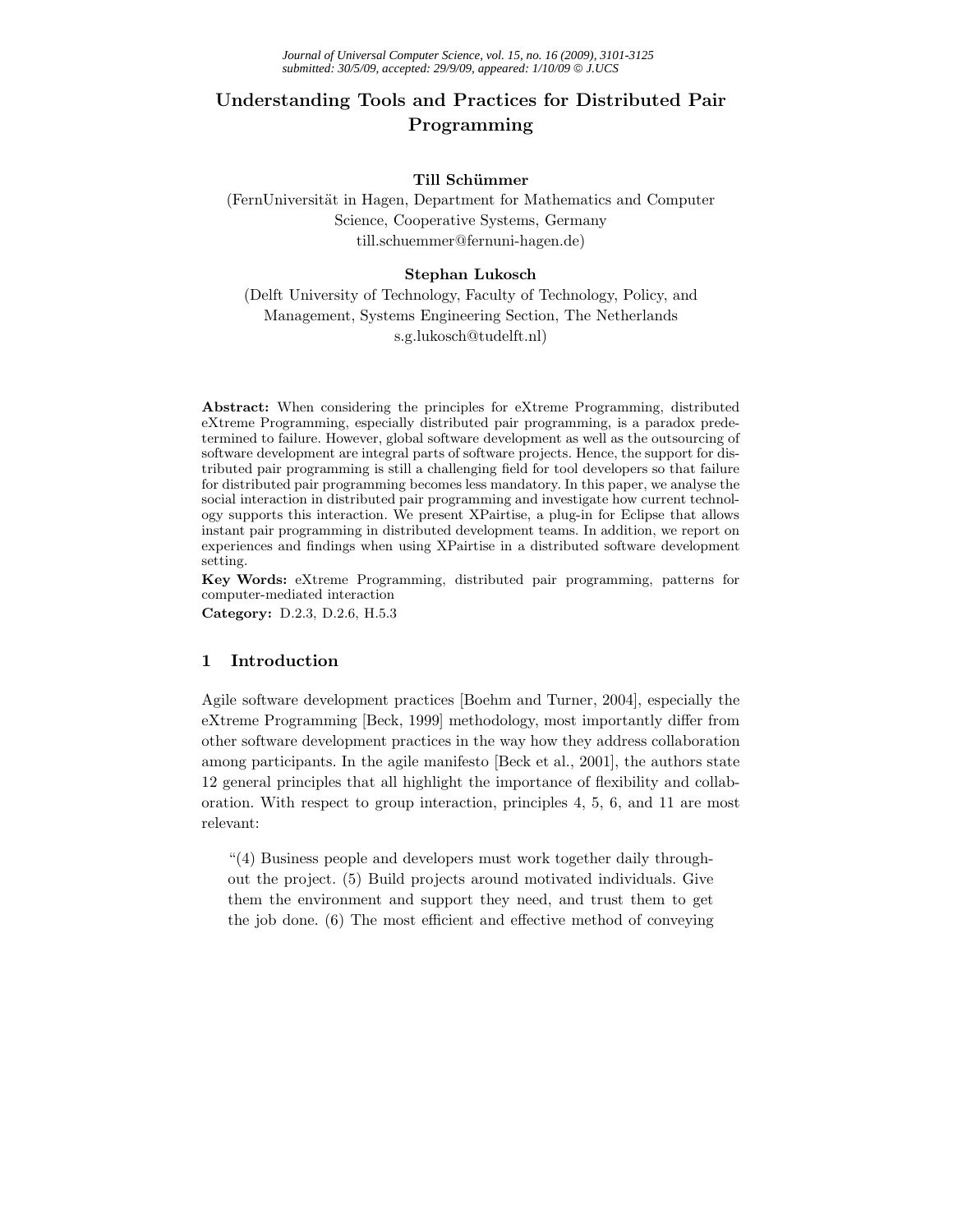information to and within a development team is face-to-face conversation. (11) The best architectures, requirements, and designs emerge from self-organizing teams." [Beck et al., 2001]

Taking these principles seriously would imply that a distributed application of agile methods, especially the application of distributed eXtreme Programming (DXP), is a paradox predetermined to failure. In the same sense, global software development and outsourcing could not go together with agile approaches.

On the other hand, researchers have proposed several tools to better support distributed agile software development. The first notable publications that related distributed collaboration with agile methods were presented at the first international conference on eXtreme Programming. The *Team Streams* system [des Rivieres et al., 2001] provided support for asynchronous interaction in XP while the TUKAN system [Schümmer and Schümmer, 2001] had a focus on partner finding and synchronous interaction. Both of these tools mapped the social practices to groupware applications in order to improve the interaction between the participants. In the following years, additional tools were presented that again mapped social processes of XP to groupware solutions. These include tools for distributed pair programming and tools for better supporting the planning process in XP.

Eight years later, we still see the need for additional research on tools and processes for DXP, especially for solutions that extend the most obvious solution of providing a shared code editor. For that reason, we have revisited well-known assumptions for tool support in DXP [Schümmer and Schümmer, 2001] and extended these assumptions with novel interaction settings. These interaction settings focus on knowledge transfer and testing which are integral parts of most agile processes.

Our findings are presented in this paper: We first summarize the social practices of pair programming before we present XPairtise, yet another but different tool for distributed pair programming. We describe the interaction metaphors used in XPairtise and present first observations from a long term evaluation where two software development teams used XPairtise during a 6 month project. Our experiences show that XPairtise can be a valuable component in a DXP practitioner's tool suite and thus contribute to making DXP reality at the end.

# **2 The social practices of pair programming and its technology implications**

In this section, we briefly summarize the interaction that takes place in pair programming, i.e. coordination, coding, communication, teaching, and testing. Our assumptions are based on findings reported in [Schümmer and Schümmer, 2001, Braithwaite and Joyce, 2006,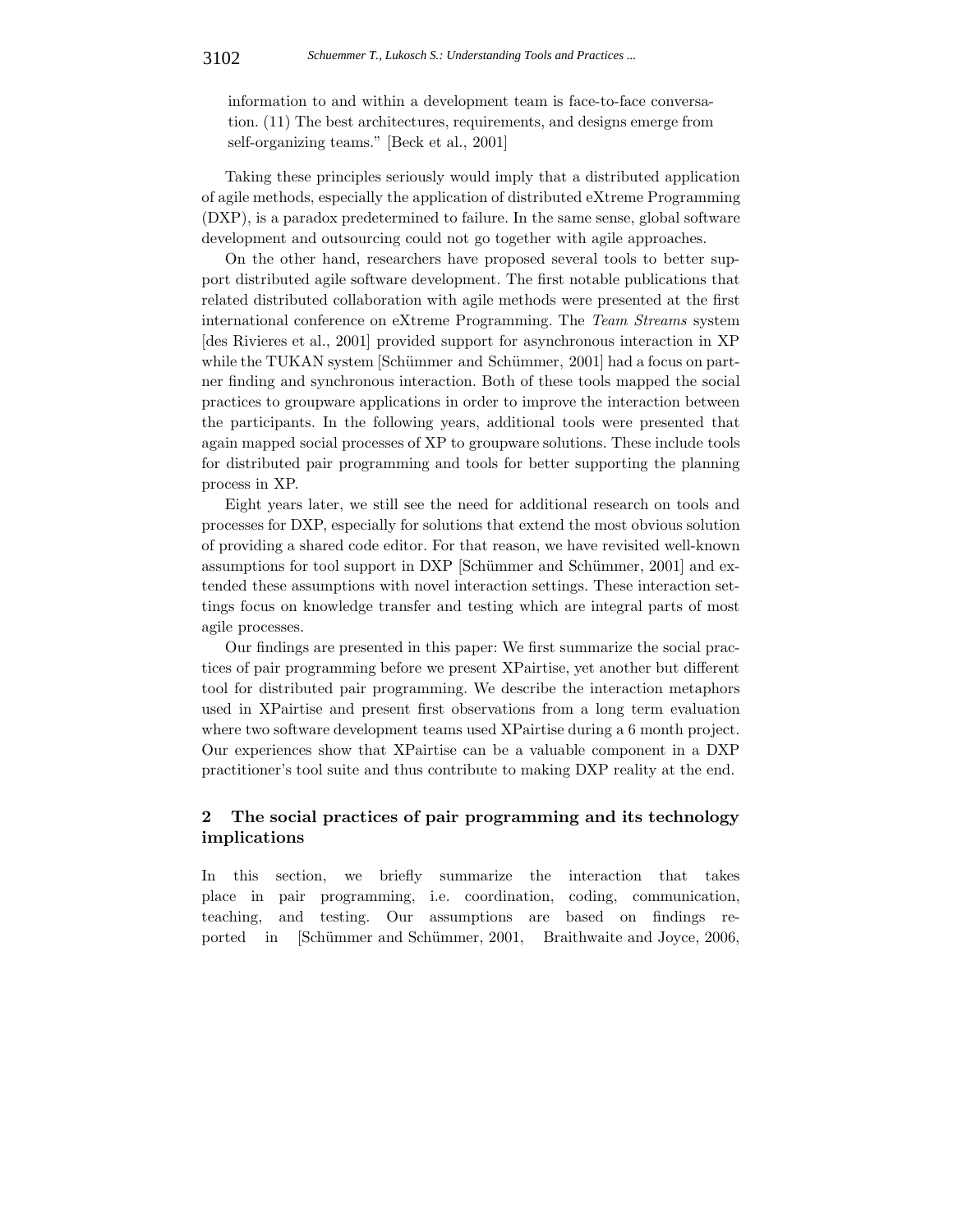Kircher et al., 2001]. As in [Schümmer and Schümmer, 2001], we take a look at the interaction between developers in a pair programming setting and discuss possible design alternatives for mapping this interaction to a computer-mediated setting by using a collaborative application. We make use of *design patterns for computer-mediated interaction (P4CMI)* [Schümmer and Lukosch, 2007] to describe the core design considerations. These patterns capture commonly used collaborative system design solutions and thus allow us to describe a hypothetical DXP system. We also use the patterns to compare existing solutions with the hypothetical solution by identifying the presence of patterns in the existing solutions. Summaries of the most important patterns will be given if the pattern is used in the design of XPairtise. More details on the individual patterns can be found on the CMI patterns repository web site at http://www.cmi-patterns.org/. Note that we will use Small Caps to identify a pattern name.

## **2.1 Coordination**

*The traditional setting:* eXtreme Programming employs a lightweight planning metaphor using index cards as a main planning artefact. The use cases of the system under development are written down in the form of user stories on index cards (non-digital paper). In the planning game, these stories are discussed and sorted according to their importance. User stories are further decomposed to development tasks. Again, developers use index cards to store task details.

Before a pair programming session can start, a developer picks a task (from a set of shared task cards) and looks for a peer. In co-located settings, finding a partner is easy. The developer looks for other people who are currently finishing their tasks or work alone on other tasks. During daily planning meetings (the daily stand-up meetings), teams can be assigned for the day.

*The computer-mediated setting:* In distributed settings, both, the handling of story and task cards as well as the formation of pairs is much more challenging. Cards need to be stored in a light-weight planning environment. For group formation it is not as easy to detect the current status of remote users. Time shifts may make a stand-up meeting for coordination difficult or impossible. It is thus required that the developers become aware of one another, e.g., by having Activity Indicators, i.e., peripheral status views communicating the other users' current actions. Task cards, in addition, need to be available as shared objects, e.g., by organizing them in a Shared File Repository or by means of a planning wiki.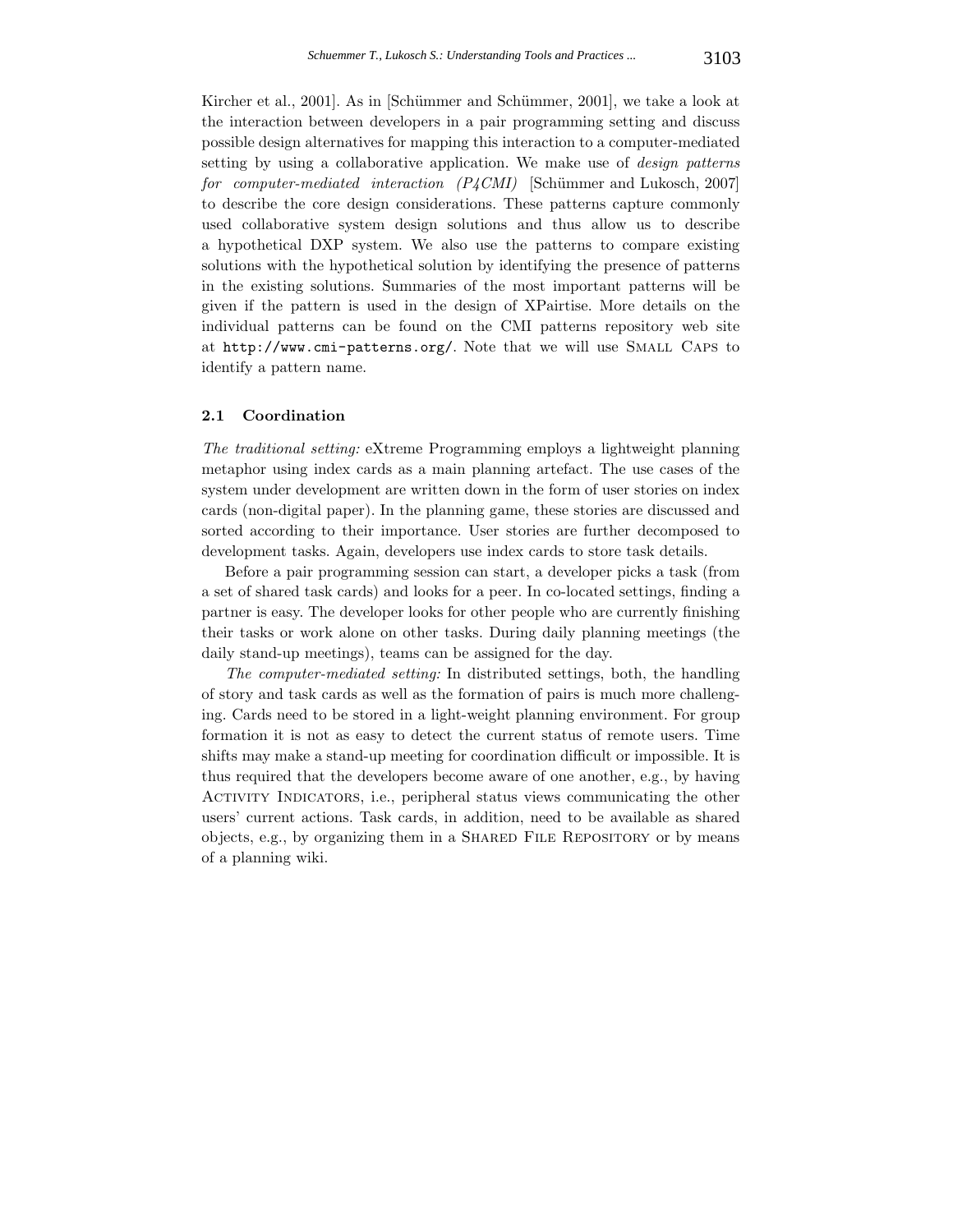### ACTIVITY INDICATOR

**Problem**: Users need time to perform a task but only the results are shared among them. In a collocated setting users are accustomed to perceive non-verbal signals such as movement or sounds when another user is active. If the users are distributed, these signals are missing. Users are therefore not aware of other users' activities, which can result in conflicting work or unnecessary delays.

**Solution**: Indicate other user's current activities in the user interface. To reduce interruptions, use a peripheral place or a visually unobtrusive indicator.

# Shared File Repository

**Problem**: Users share intermediate results by passing files to one or more users. Ensuring that every user stays in the loop is error-prone. **Solution**: Provide a SHARED FILE REPOSITORY where users can place and retrieve files. Allow users to organize the files in folders.

### **2.2 Coding**

*The traditional setting:* Once the team is formed, the team members sit together in front of the same screen and discuss a possible solution for the task. They maintain task awareness by placing the card next to the screen. One developer takes the role of a driver (the user having the keyboard) while the other user acts as a navigator. The navigator's task is to comment on the possible solutions for the task and check the quality and understandability of the created code.

*The computer-mediated setting:* In the distributed case, this should be supported with a Shared Editor. The editor should be part of the integrated development environment and automatically open for the navigator when the driver opens it on his screen (whenever they join the same COLLABORATIVE Session). The content of the driver's and the navigator's editor should be coupled so that both developers can see the same file at the same time (as described in the Shared Browsing pattern). The complexity of the shared editor can be reduced by following the FLOOR CONTROL model proposed by XP. Since only one developer should have the keyboard at a time, this developer also controls the current scrolling and cursor position. Without Floor Control driver and navigator would be able to type at the same time (note that the users may then produce edit conflicts so that the solution would require mechanisms for CONFLICT DETECTION and means for resolving conflicting changes, e.g., using an Operational Transformation approach). However, synchronous editing blurs the Roles in the pair programming session, leading to two developers that lose a common focus.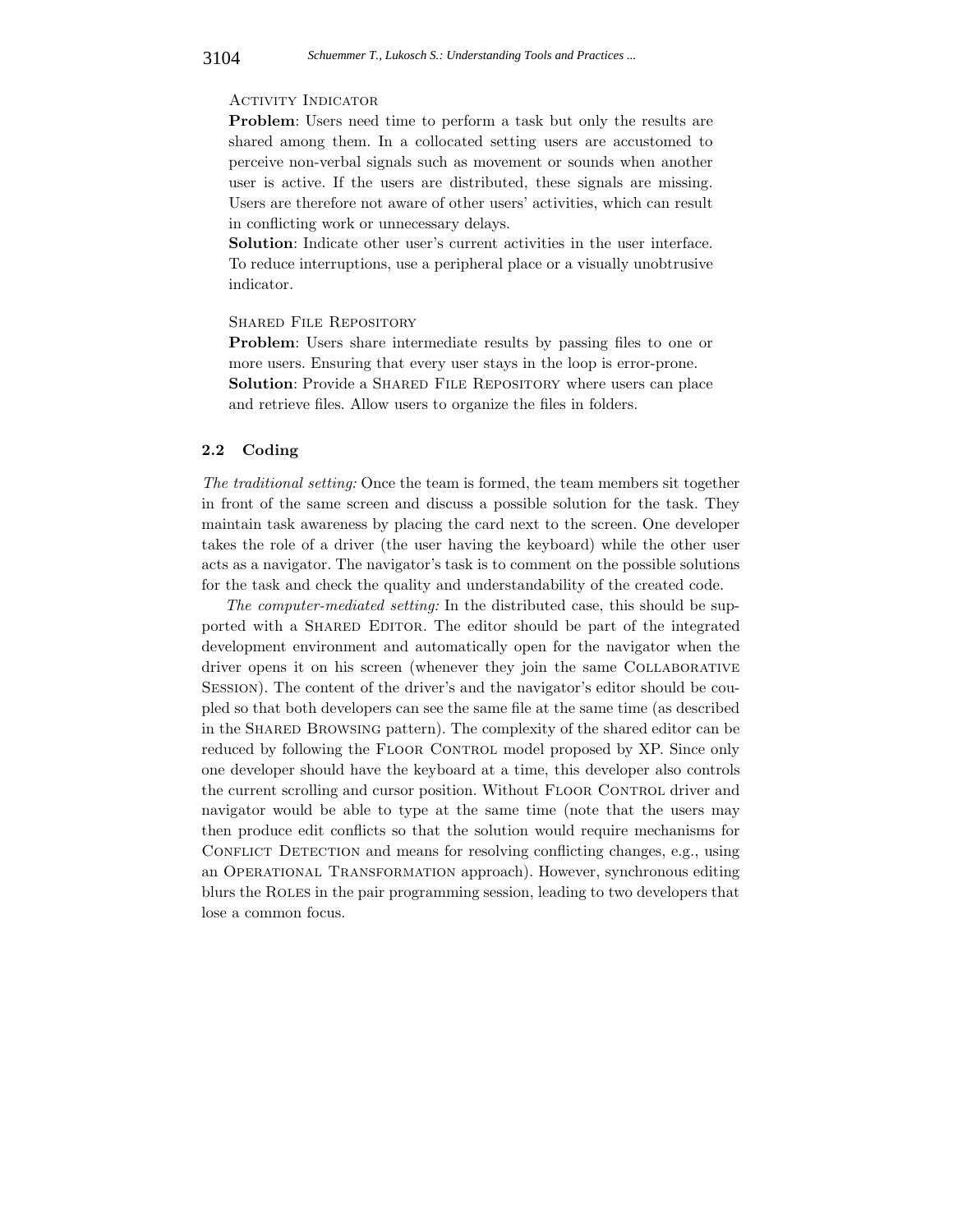# SHARED EDITOR

**Problem**: Users are sharing data for collaboration. The need to edit the shared data simultaneously emerges, but the shared single-user application (see Application Sharing) does not allow concurrent editing. **Solution**: Provide a shared editor in which users can manipulate the shared artifacts together. Ensure that state changes are instantly reflected in all other users' editors, and provide mechanisms that make users aware of each other.

# Collaborative Session

**Problem**: Users need a shared context for synchronous collaboration. Computer-mediated environments are neither concrete nor visible, however. This makes it difficult to define a shared context and thereby plan synchronous collaboration.

**Solution**: Model the context for synchronous collaboration as a shared session object. Visualize the session state and support users in starting, joining, leaving, and terminating the session. When users join a session, automatically start the necessary collaboration tools.

### FLOOR CONTROL

**Problem:** Synchronous interaction can lead to parallel and conflicting actions that confuse the interacting users and makes interaction difficult. **Solution**: Model the right to interact in the shared collaboration space by means of a token and only let the user holding the token modify or access the shared resources. Establish a fair group process for passing the token among interacting users.

One could think of using an Application Sharing approach for supporting this kind of interaction. The problem is that this takes reasonable bandwidth and that it is sometimes difficult to focus communication, which brings us to the next interaction in XP.

### **2.3 Communication**

*The traditional setting:* Communication between developers and between developers and customers is the core of any agile method. By developing in pairs, communication naturally takes place between the developers. By changing partners frequently, knowledge is distributed epidemically. Communication is focussed by the shared display and gestures. Quick sketches on a sheet of paper can further support the communication. Having all developers in the same room allows other pairs to overhear conversations and thereby dynamically react to issues discussed in another pair.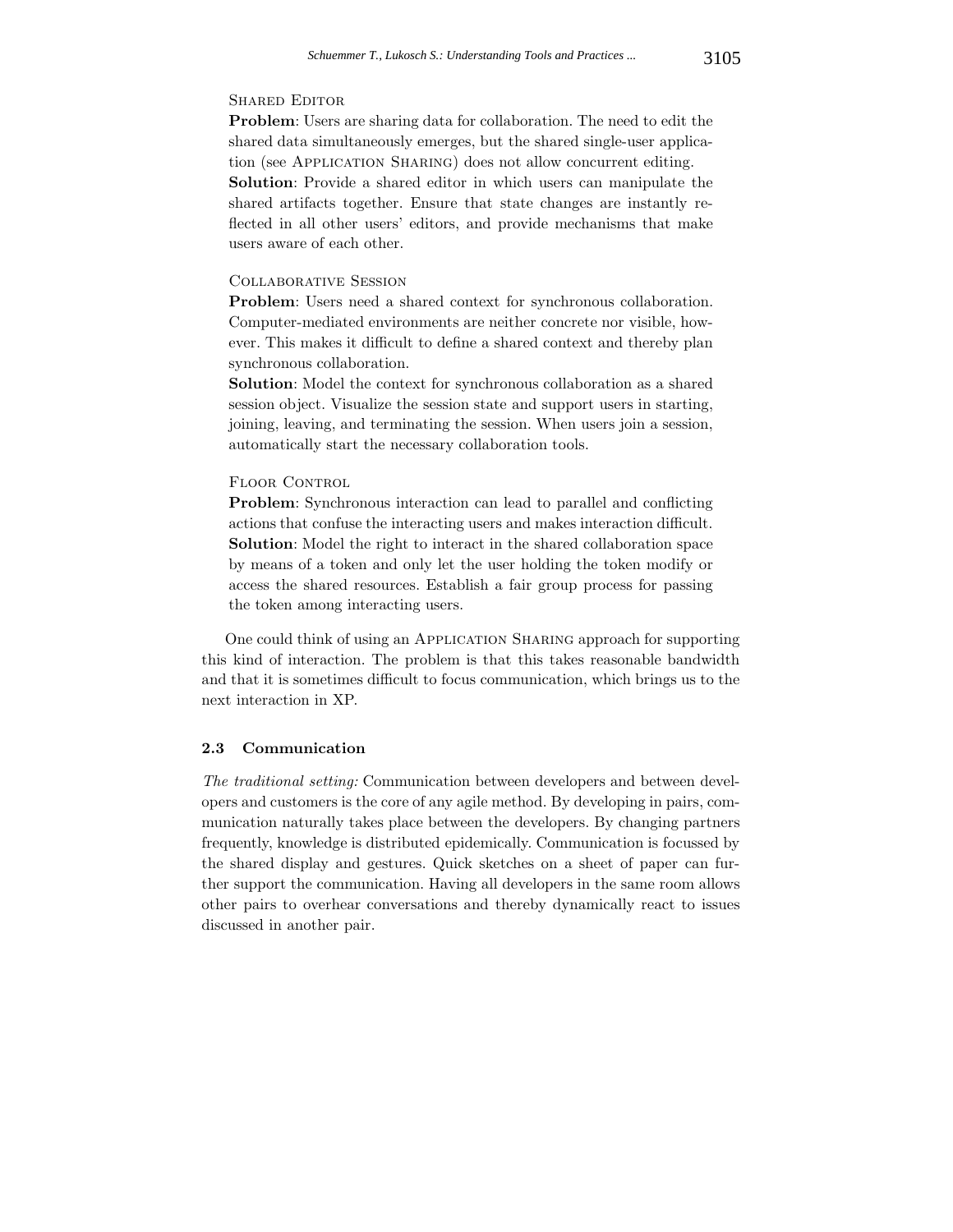*The computer-mediated setting:* For distributed interaction, communication poses the biggest problem in agile methods. On one hand, we would benefit from a media-rich communication channel, such as a video channel. On the other hand, the communication channel should not consume too much network bandwidth, be stable enough, and establishing connections needs to be quick and easy.

The simplest communication means would be an EMBEDDED CHAT. In addition, scribbles could be drawn in a synchronous graphical SHARED EDITOR and gestures could be conveyed in forms of Remote Selections in the source code that allow the navigator to point out relevant sections in the code. These kinds of communication have the advantage that they can be easily kept persistent and thereby enrich the comments of the discussed software artifacts.

# EMBEDDED CHAT

**Problem**: Users need to communicate. They are used to sending electronic mail. But since e-mail is asynchronous by nature, it is often too slow to resolve issues that arise in synchronous collaboration.

**Solution**: Integrate a tool for quick synchronous interaction into your cooperative application. Let users send short text messages, distribute these messages to all other group members immediately, and display these messages at each group member's site.

### Remote Selection

**Problem**: Users select artifacts to start an action on the artifact. Selecting an artifact is considered as taking the artifact under personal control. Whenever two users select the same artifacts, this leads to coordination problems.

**Solution**: Show remote users' selections to a local user. Make sure that other users who are interested in a specific artifact are aware of all distributed co-workers who have selected the object.

The disadvantage of textual communication for DXP is that the developers need their hands to produce code. Normally, coding and talking goes hand in hand. Thus, we expect that textual chats will not be the most important communication medium. As an alternative or addition to the communication functionality an audio channel can be embedded. An audio channel supports parallel communication and coding. However, audio channels are typically transient and even recorded communication is not easily accessible. The latter becomes important when communication logs should be used for teaching.

### **2.4 Teaching**

*The traditional setting:* The intensive communication fosters peer-to-pear learning. By pairing a strong developer with a novice, the novice will learn best practices and gradually take more responsibilities. The expert will learn by making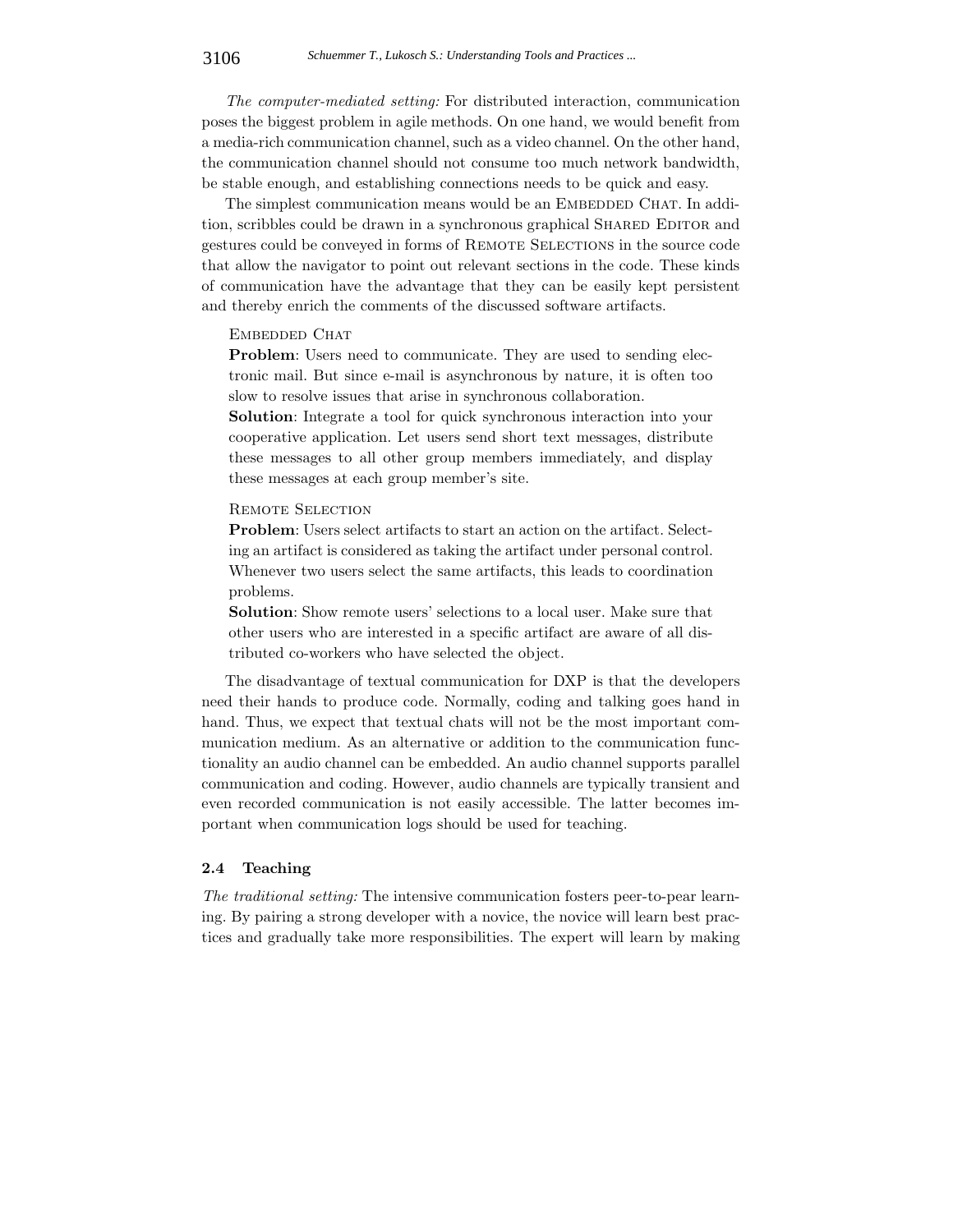his knowledge explicit. We propose to extend this model for classroom education where an additional number of students can participate as spectators (following the Show Programming pattern of [Schmolitzky, 2008]).

*The computer-mediated setting:* Supporting the MENTOR interaction in distributed settings may be much easier. Due to the fact of global distribution, the opportunity for finding an expert for a specific problem domain may increase. An almost unlimited number of SPECTATORS [Lukosch and Schümmer, 2008] can be added to the application by distributing the actions of driver to all of them. Since learning becomes more effective when learners actively interact with the subject, we envision that SPECTATORS become active learners who comment and analyze the activities of the driver and the navigator. The computer-mediated setting allows parallel communication channels for the audience and the pair of developers (multiple EMBEDDED CHATS). The developers can perform their pair interaction and communication and the audience can in parallel perform a meta discussion (a comparable interaction has been applied in several scientific conferences where the presentation was complemented with a textual chat channel, e.g. in [Rekimoto et al., 1998]).

### **MENTOR**

**Problem:** Newcomers do not know how community members normally act in specific situations. They are not used to practices that are frequently applied in the community.

**Solution**: Pair newcomers with experienced group members who act as mentors. Initially let newcomers observe their mentors, and gradually shift control to the newcomer.

### **SPECTATOR**

**Problem**: Users are interacting in a computer-mediated environment but are not familiar with the environment. These users perform activities which disturb the interaction and collaboration of other users.

**Solution**: Allow users to view and follow the interaction in an ongoing Collaborative Session as Spectator. Ensure that these Spectators cannot influence the interaction.

Capturing the interaction would further allow that students Replay interesting pair-programming episodes and thereby better understand the evolution of software artifacts (this is an argument why textual communication may be more suitable than audio in some cases).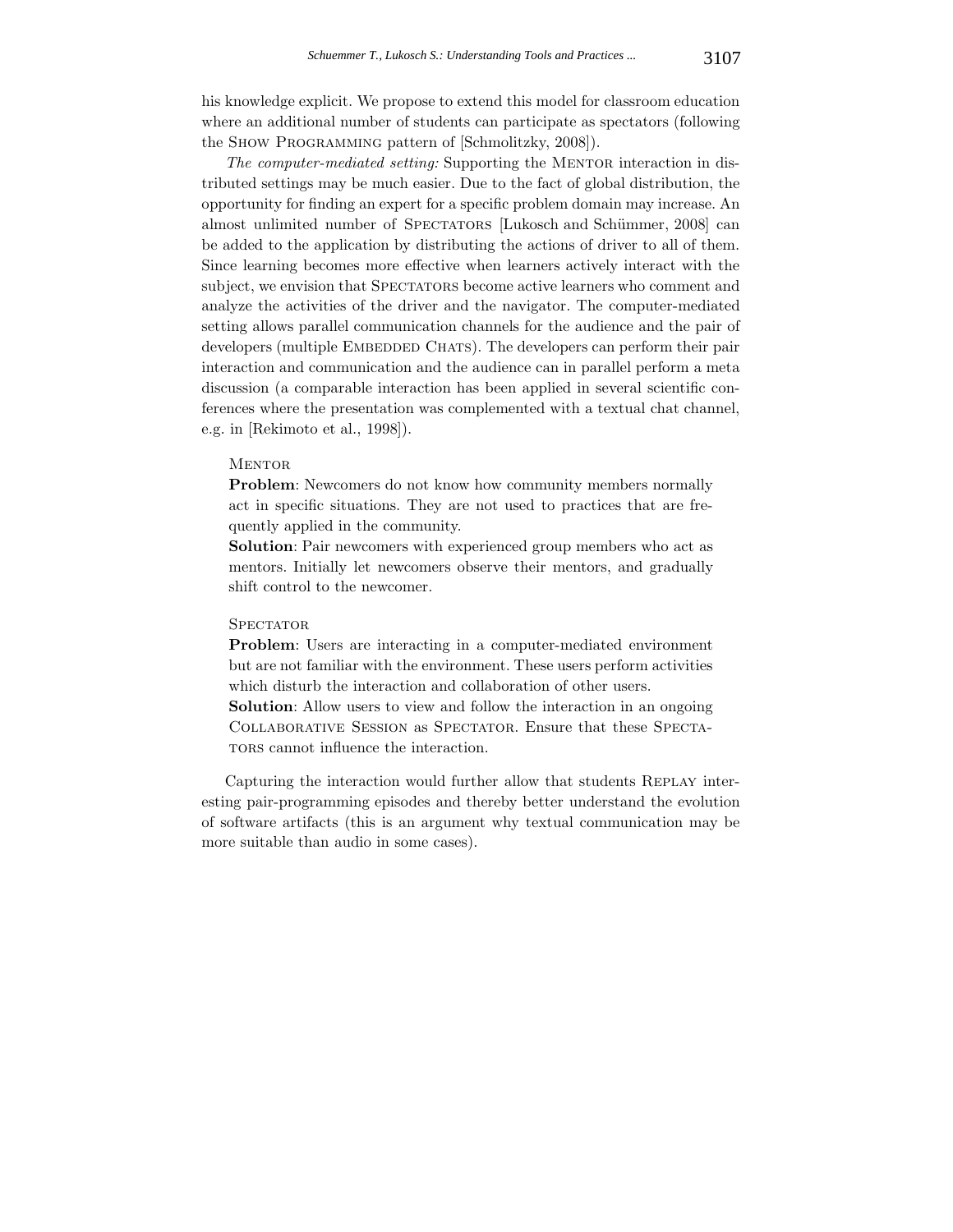# Replay

**Problem**: When users join an ongoing collaboration as latecomers or when users rejoin a collaboration after a time of absence, it is hard for them to understand how the current state of the collaboration has been reached, or what has changed since their last participation, by only perceiving the current state of the collaboration.

**Solution**: Capture all changes to the shared objects used in the collaboration in an Activity Log. When users join or rejoin a collaboration, replay the captured changes to show them how the current state of the collaboration has been reached.

### **2.5 Testing**

*The traditional setting:* eXtreme Programming advocates a test-first approach. This means that no code is written as long as no test fails. In a co-located setting, developers first think about how to test a feature that is requested in a specific task. They then create test code that tests the functionality of the feature. This test is executed by a test automation tool such as jUnit [Beck and Gamma, 2002]. Usually the test fails since the feature is not yet implemented. In a next step, the developers create code that fixes the broken test.

Driver and navigator use debugging tools that allow stepwise execution of the developed software. Additionally, they can inspect and modify variables and provide input values for the software.

*The computer-mediated setting:* This practice shows that it is not sufficient to have a SHARED EDITOR when considering tool support for distributed XP. Instead, the developers need support for collaborative execution of tests. In a first approach, the system would create DISTRIBUTED COMMANDS for triggering unit tests. This would allow the developers to execute the tests locally at their machines and inspect the results. In a next step, the system would allow coupled debugging including collaborative inspectors of application data and collaborative stepwise execution of a program. To enable collaborative use of debugging tools, one could capture and replicate the commands performed by the driver to control the debugger (DISTRIBUTED COMMAND). Additionally, break points can be modeled as shared objects and views of the variables could be shared. The challenge with such an approach is to keep both client machines (or even more in a setting with spectators) synchronized.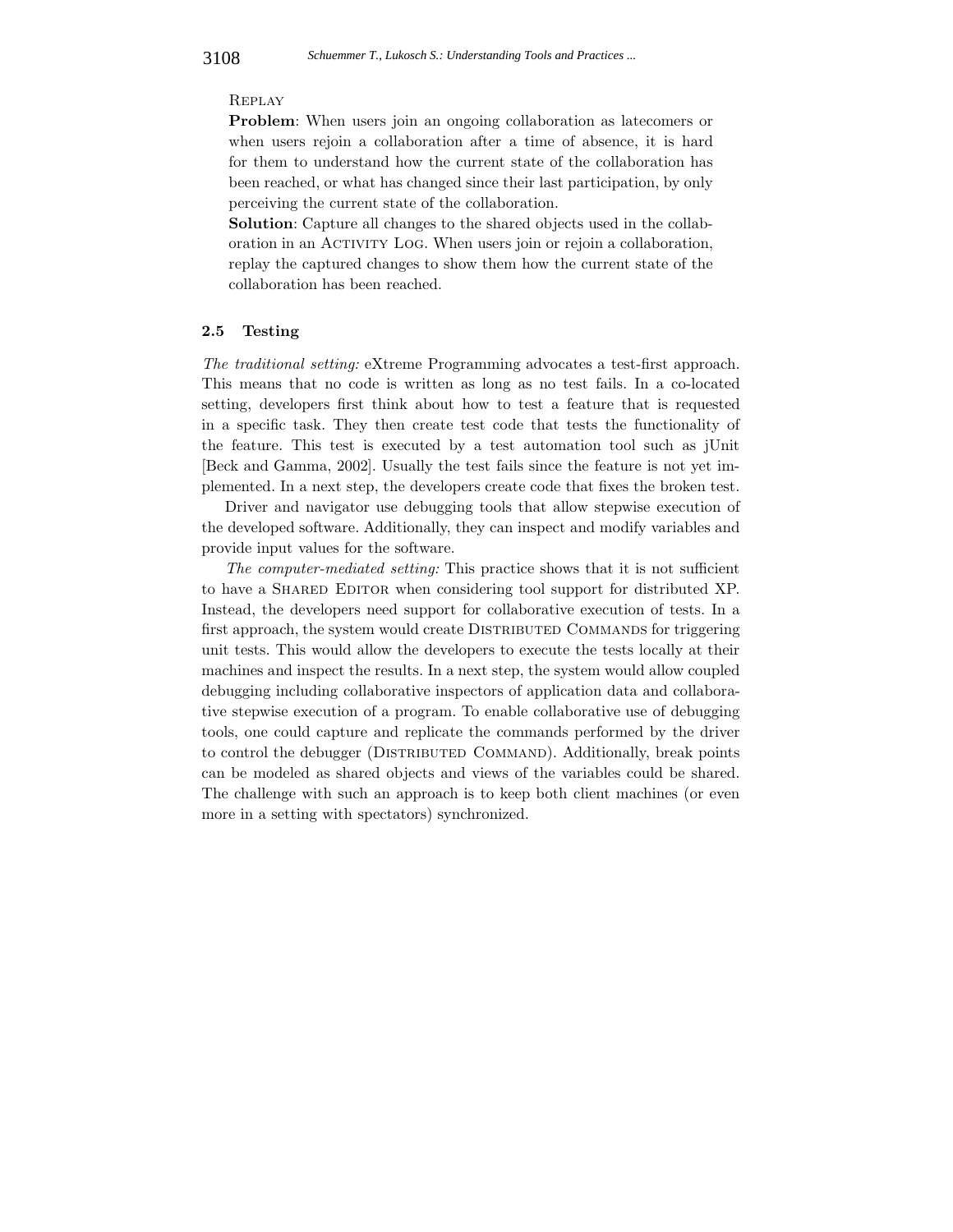### Distributed Command

**Problem**: Clients can apply changes to replicated objects locally. When you distribute the new versions of locally changed replicated objects, you might distribute more information than is necessary to keep the other replicas consistent, especially if only a small part of the replicated object has changed. This increases the network load and the response time of your application unnecessarily.

**Solution**: Capture the method calls that a client uses to manipulate their local replicas as COMMANDS [Gamma et al., 1995]. Distribute the captured Commands to all other clients that also maintain replicas via the network. Let these clients re-execute the COMMANDS on their replica.

Application Sharing may ease the technical problems at this stage. However, the application will not be collaboration aware, which makes it again difficult to, e.g., point at specific artifacts.

# **3 Related work**

As briefly mentioned in the introduction, existing approaches for supporting distributed pair programming either use an Application Sharing approach to enhance an existing tool suite or provide customized tools that include various groupware features such as Shared Editors or Shared Browsing support. As Hanks [Hanks, 2005] pointed out, customized groupware tools often do "not provide all of the features used by a particular software developer" and thus "limit her ability to successfully accomplish her work." On the other hand, Application Sharing solutions lack process support and are thus not collaboration aware. Examples for systems with an APPLICATION SHARING APPROACH are JAZZ and MILOS.

The JAZZ system [Hupfer et al., 2004] is an extension of eclipse that supports the whole XP life cycle. Its main focus lies on supporting the workflows in asynchronous interaction. With respect to synchronous interaction, users can stay aware of co-workers and initiate chat sessions with co-workers who are logged in at the same time. Using an Interactive User Info, available users can also be invited to a synchronous pair programming session using an Application SHARING system. JAZZ can be complemented with a plugin for SHARED EDITing (e.g., the DocShare (http://wiki.eclipse.org/DocShare\_Plugin) plugin that provides a synchronous shared code editor based on OPERATIONAL TRANSformations). The problem with this plugin is that it is not integrated into the workflow of pair programming. Especially, it does not provide awareness and has no explicit notion of roles.

MILOS [Maurer, 2002] aims at supporting the coordination between software developers in an XP team. As in JAZZ, MILOS provides awareness of co-present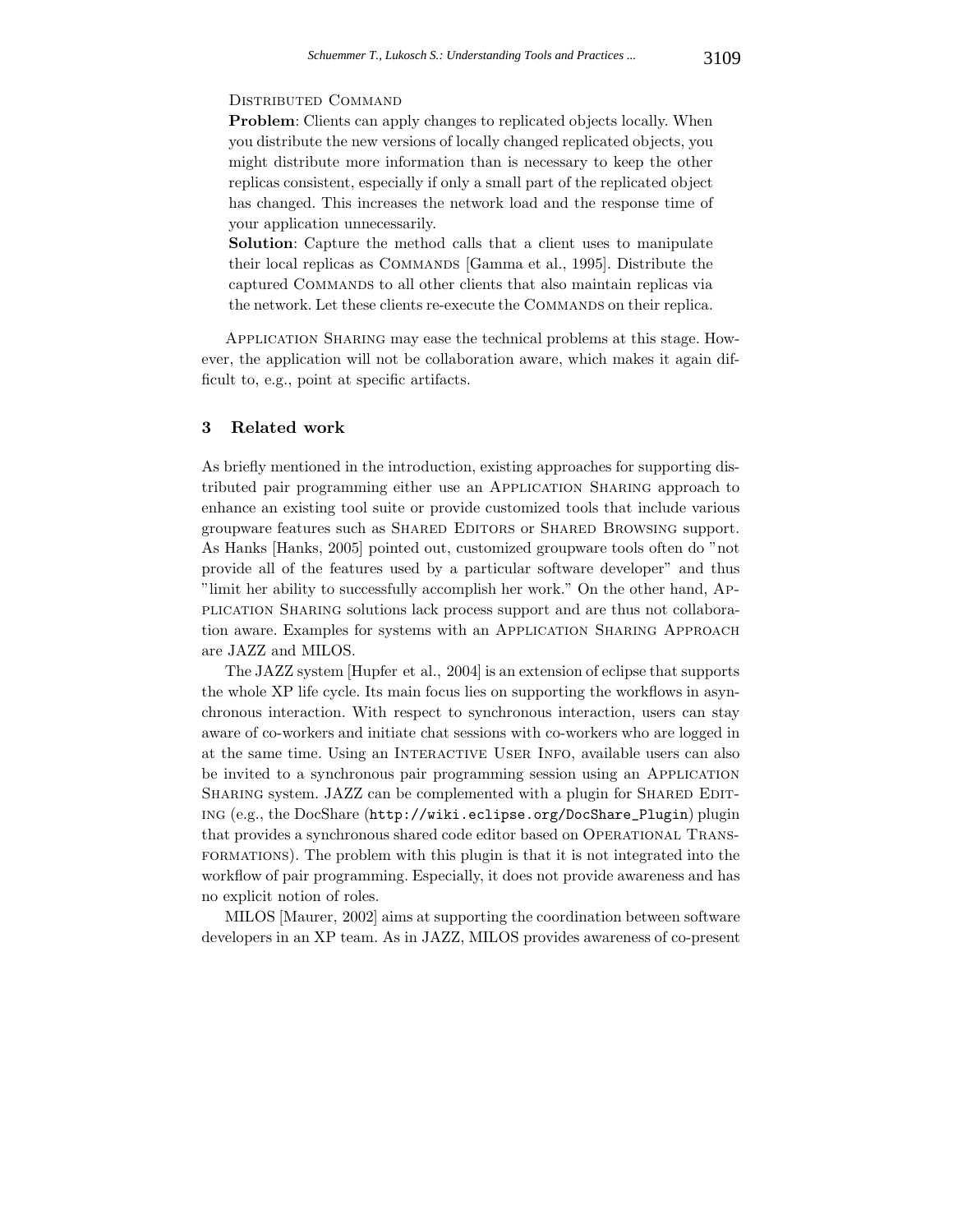users and allows users to initiate pair programming sessions using Application Sharing. Both JAZZ and MILOS make use of existing IDEs and thereby provide the full functionality that developers know from single-user development environments.

Some research prototypes have approached this gap by creating special purpose groupware for all phases of the eXtreme Programming process. Examples for such an approach are TUKAN and Moomba. Providing awareness is one of the central aspects of the TUKAN system [Schümmer and Schümmer, 2001]. The main focus lays on partner finding for pair programming. Developers working on related artifacts are identified and the system proposes them to create a pair for distributed pair programming. SHARED EDITORS are provided for manipulating code together. Users can highlight important code using a REMOTE SELECTION. Unfortunately, TUKAN was built as an extension of a relatively unpopular development environment, namely ENVY for VisualWorks Smalltalk. This is one of the reasons why it has not gained high popularity.

Moomba [Reeves and Zhu, 2004] extends the awareness model of TUKAN and translates it to a Java environment. Developers are made aware of other developers who work on related tasks. Once they decide to join closer collaboration, they can launch a collaborative Java IDE where the developers can use a SHARED EDITOR. Although Moomba supports Java development, it is still built as a proprietary tool and thereby can not provide the same domain-specific tool support as it is present in modern IDEs.

Solutions that combine the two approaches mentioned above extend professional IDEs with collaboration facilities so that they become collaboration aware. Examples for IDEs that are extended this way are TogetherJ and Eclipse. Cook [Cook, 2006] created the CAISE architecture to allow users of the Together Architect for Java to share different tools of the IDE. Unfortunately, this IDE does not propagate key-strokes to the CAISE system which has the effect that code changes can only be shared on a per save basis. Eclipse is a more open environment that allows closer coupling of the developers' IDEs. Thus, we will concentrate on plugins for making Eclipse collaboration aware in the remaining part of this section.

The Eclipse Communication Framework (ECF - http://www.eclipse.org/ ecf) aims at integrating a collaboration infrastructure with the IDE. This allows users of the IDEs to collaboratively work on the same set of files in real time. All changes are combined by using Operational Transformations so that all collaborators keep a consistent state. However, both solutions do not address the collaboration process: Users can, e.g., type at the same point in time or view different documents. This weakens the strict separation of roles as it was present in XP.

Coordination work can be integrated into Eclipse in two ways: Tradi-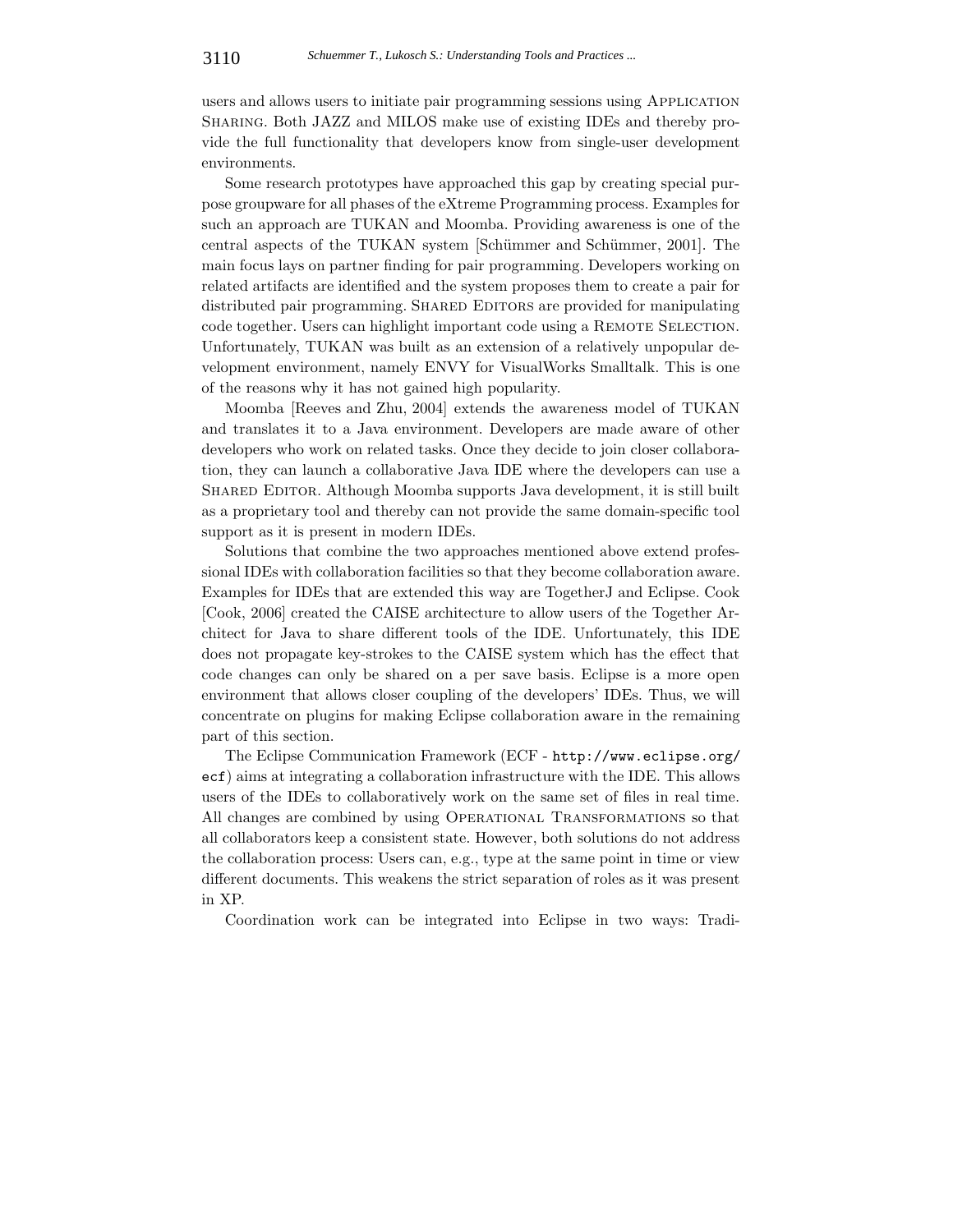tional web-based systems can be shown inside the internal browser window or special-purpose planning plugins can be added to the Eclipse workbench. An example for the first approach is to integrate a planning Wiki (e.g., XP-Swiki [Pinna et al., 2003], which was also integrated into the IntelliJ IDE before). An example for a tighter integration is the use of the Mylyn plugin (http://www.eclipse.org/mylyn/). This plugin interacts with web-based project management systems such as SourceForge (http://sourceforge.net/) and adds views and editors for all planning artifacts from this external system to the Eclipse workbench.

In addition to ECF's SHARED EDITOR, there are some additional collaborative code editors for Eclipse that integrate distributed editing in the context of the IDE. Besides the DocShare plugin mentioned above, we have analyzed three other solutions. The oldest plug-in that we are aware of is the Sangam system [Ho et al., 2004]. It allows developers to couple editors. Commands are replicated between the editors so that all connected developers can see and edit the same code. In our tests, we were able to create inconsistencies between the different editor instances. This means that the developers could end up with different data in their editors.

The Saros plugin [Djemili, 2006] supports driver-navigator interaction in Eclipse. Once users decide to start a distributed pair programming session, the system synchronizes the code base of both developers and provides awareness on files that are opened at the driver's site. A SHARED EDITOR allows collaborative code creation and REMOTE SELECTIONS allow the navigator to point at relevant pieces of code. Saros is available under an open source licence at http://dpp.sourceforge.net/.

Finally, the XecliP plugin for Eclipse provides to a large extent a comparable functionality as the XPairtise system that we will present in the next chapter. The reason for this is that XecliP was developed in competition in another subteam of our research group. The developers had the same goals as those who developed XPairtise. However, there are slight differences with respect to project sharing, where XPairtise provided the simpler solution. This is the reason why we present XPairtise in this paper. More information on XecliP can be found on its project home page at SourceForge: http://xeclip.sourceforge.net/.

Debugging support is available in several distributed development tools. One of the oldest references is the FLECSE system, that supports users in stepwise execution of text-based software [Dewan and Riedl, 1993]. More recently, Moomba [Reeves and Zhu, 2004] allows developers to share the textual output of a program and to collaboratively execute jUnit tests using a Distributed Command approach. The Jazz system [Hupfer et al., 2004] uses an Application Sharing approach for supporting shared debugging. We are not aware of any system that allows loosely coupled interaction in the debugging context (e.g.,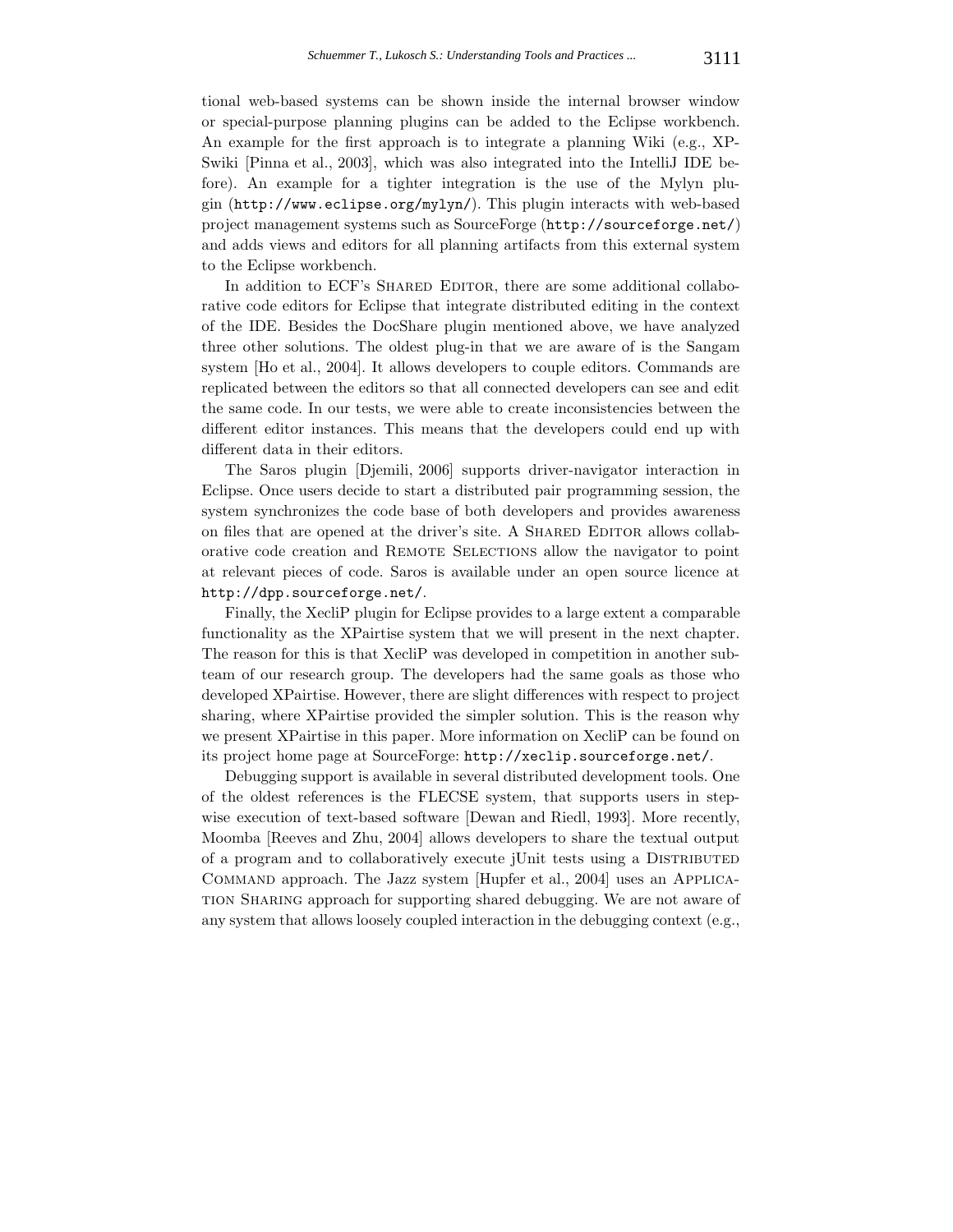independent exploration of variables). This is still an open research problem.

In summary, we can observe a trend to better integrate support for SHARED Editing in professional IDEs. Not surprisingly, the Eclipse IDE becomes more popular for such developments. However, we still see the need for better support of the interaction, especially with respect to the roles in distributed pair programming. None of the tools explicitly addresses learner interaction. Saros seems to be one of the most promising plug-ins so far, but even this plug-in lacks a sophisticated role support.

# **4 Approach**

In this section, we present XPairtise, our approach for supporting distributed pair programming. XPairtise is an Eclipse plugin that offers shared editing, project synchronization, shared program and test execution, user management, built-in chat communication, and a shared whiteboard.

Figure 1 shows two instances of the XPairtise plugin for Eclipse. In the following, we present the functional and user interface properties of XPairtise in more detail and relate them to the identified social practices.



**Figure 1:** XPairtise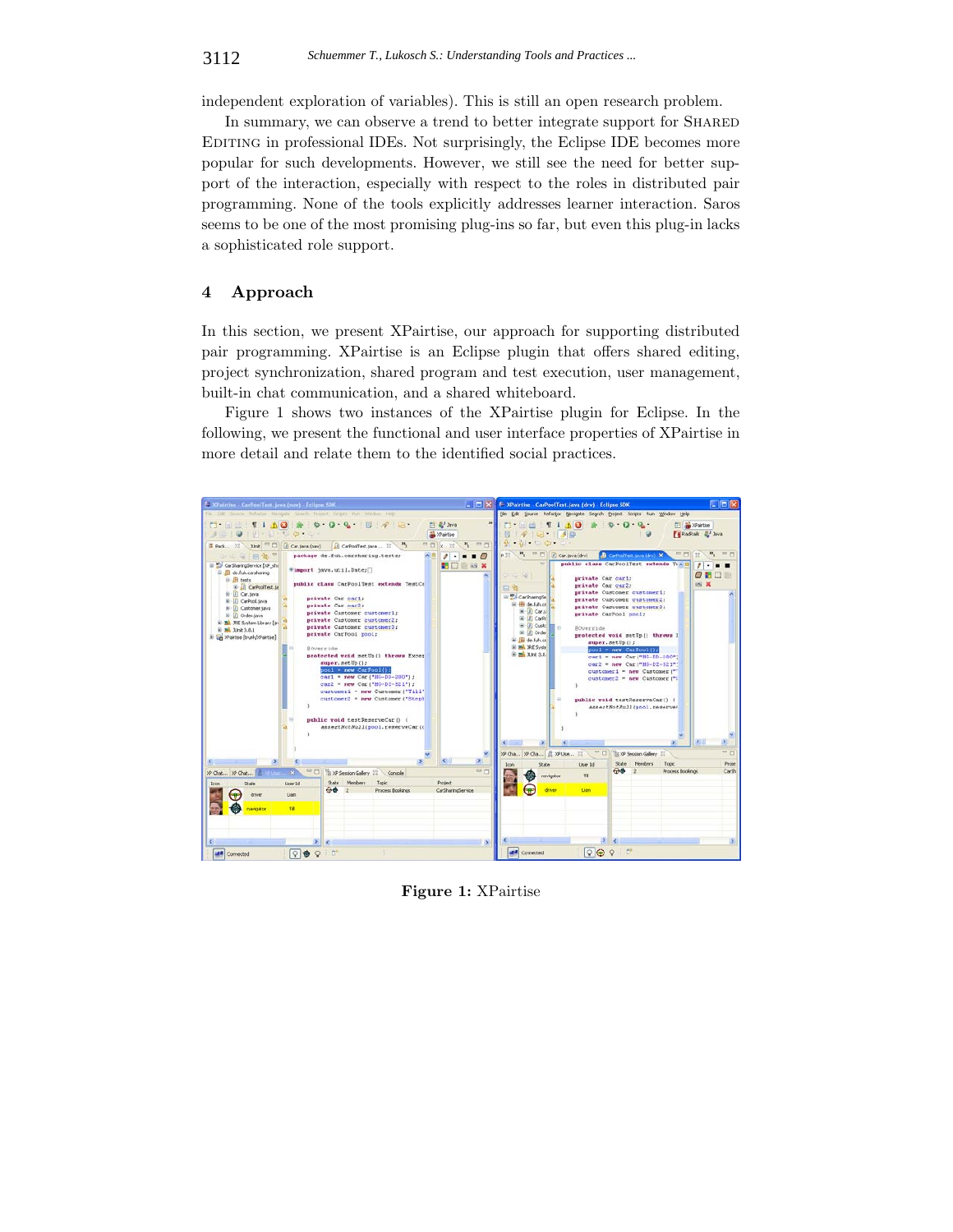## **4.1 Coordination**

Story card management is not part of the XPairtise system. The reason for that is that we decided to integrate a traditional web-based solution for capturing and editing the user stories and the task cards and use eclipse's embedded web browser to access the cards. In our setting, we used the CURE wiki [Haake et al., 2005] that provides templates for story cards and thus helps to ensure that all required information for a story card is present.

Concrete distributed pair programming sessions are modeled as Collaborative Sessions in XPairtise. When users feel the need for a pair programming session, they create a new collaborative session in INTERACTION DIRECTORY that is visible for all other XPairtise users (see Figure 2.1). Note that we decided to relax the rule of eXtreme Programming that said that every code should be created in pairs. This would be very problematic in distributed setting, especially in a global team. It is thus up to the developer to decide whether or not the task requires pair programming. If not, distributed developers can use the same tools and act as the driver. Others will still stay aware of such single-user sessions and can inspect changes afterwards as if it was a team session.









 $Yes$ 

 $\Box$  No



Collaborative Sessions have a name (typically the name of the task card)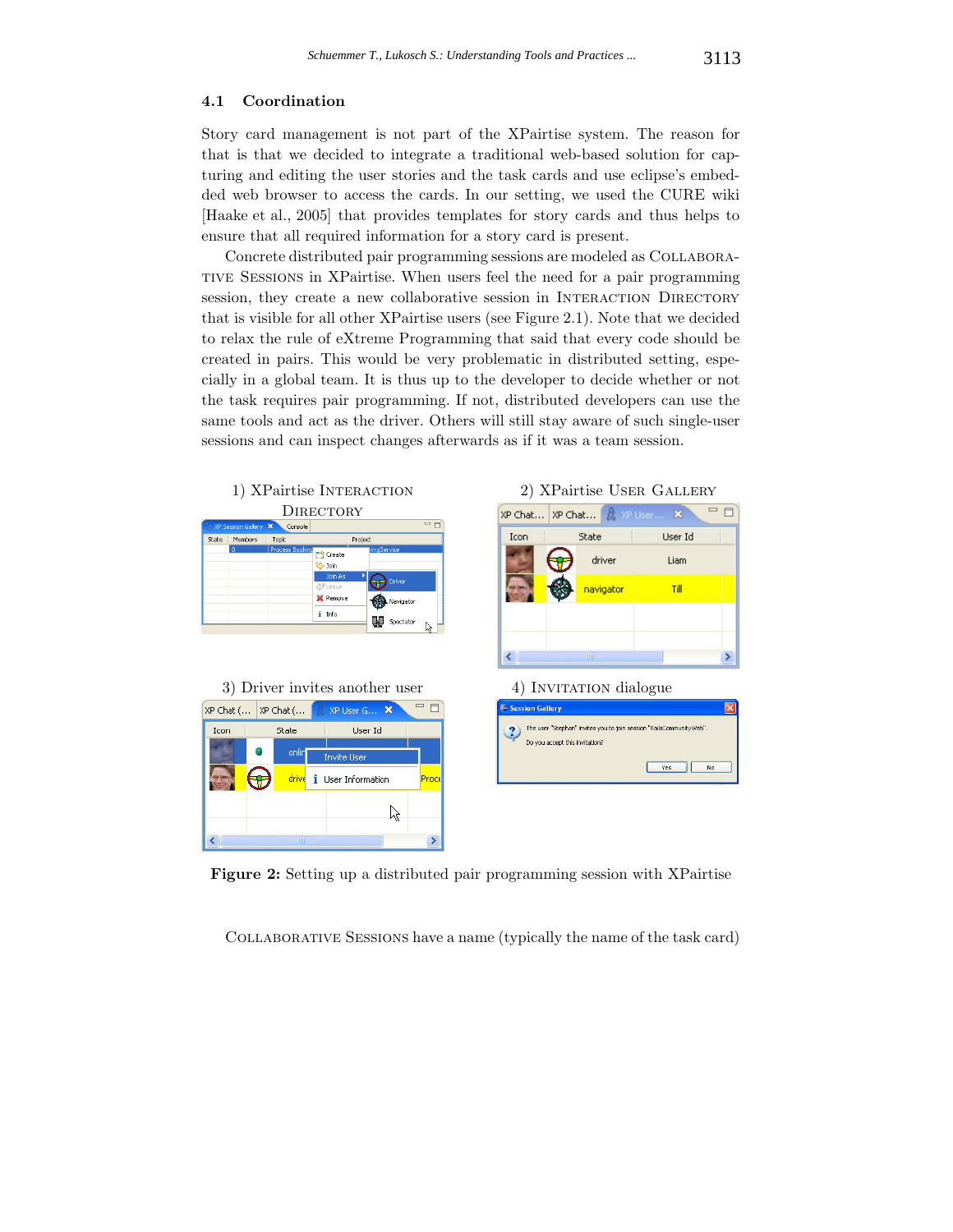and an Eclipse project that is going to be shared via the proprietary XPairtise server. Once such a session has been created, it is listed in the Interaction DIRECTORY (see Figure 2-1). Each user who is currently connected to the XPairtise server can now join the session. When joining the session users can decide to join as navigator or driver. Of course, this is only possible when no other user has joined with the selected role so far. Thereby, users can decide to start a session in the role which from their perspective fits best to the task that as to be accomplished. Users might, e.g., decide to join in the role of a navigator and then invite someone else as driver because they are aware of the importance of the task but do not feel confident enough to take the lead to solve it. As shown in Figure 2, XPairtise offers the necessary means to create, invite and join sessions and no additionally support is necessary.

Users can browse for other users who are connected with the XPairtise server via the User Gallery (see Figure 2-2). This view includes the remote users' current Availability status and thereby eases the selection of an appropriate partner. By sending an Invitation they can invite another user to the pair programming session (see Figure 2-3). This opens a request at the invited user's site and the user can decide whether to join or not (see Figure 2-4).

The local workspace of a joining user is stored and the project for the distributed pair programming session is retrieved from the XPairtise server. This ensures that driver as well as navigator have synchronized workspaces when starting the session. Additionally, this approach makes XPairtise independent from code repositories like CVS or SubVersion and allows to establish ad-hoc distributed pair programming sessions.

### **4.2 Coding**

Once a distributed pair programming session is established, driver and navigator can cooperate in a SHARED EDITOR (see Figure 3). All actions of the driver are also performed at the navigator's site. This, e.g., includes opening source files, scrolling the window, marking text, moving the text cursor, highlighting lines, editing text, as well as refactoring source code. Thereby, the navigator is constantly aware of the changes that are performed by the driver.

Like in traditional XP settings, the navigator cannot change the code. To further support collaboration awareness, we integrated a REMOTE CURSOR. This cursor shows the current working location of the driver. To foster collaboration and simplify coordination of driver and navigator, we additionally integrated a Remote Selection. The selections of the driver are also shown in the navigator's editor and vice versa. To avoid conflicting selections, the navigator's selection does not affect the clipboard content, as it only intended to highlight specific code fragment for coordination and communication purposes (see below). Such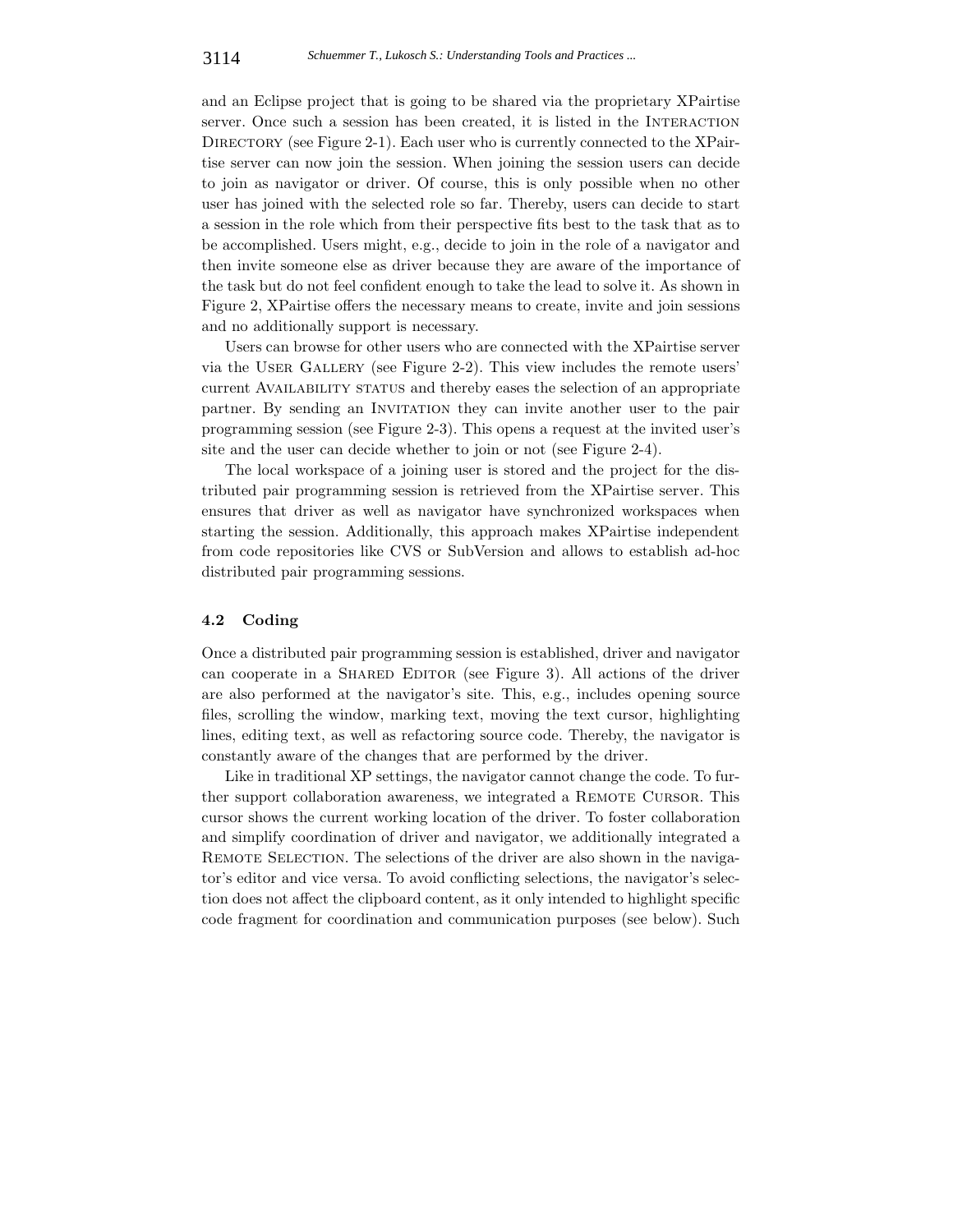highlighting functionality avoids that driver and navigator talk about different code fragments.



**Figure 3:** Shared Editor in XPairtise

In co-located settings, driver and navigator switch roles by passing the keyboard among each other. To reflect this in a distributed setting, XPairtise makes use of a FLOOR CONTROL technique. Driver as well as navigator can request to switch roles (see Figure 4.1) by pressing a role change button. This request is highlighted in the user interface at the other user's site (see Figure 4.2). A role change cannot be forced. It only takes place when the other agrees by also pressing the role change button.



**Figure 4:** Changing roles in XPairtise

# **4.3 Communication**

XPairtise supports multiple communication channels: driver and navigator can use the integrated shared whiteboard and a graphical SHARED EDITOR (see right part of Figure 3) to exchange ideas. They can use the EMBEDDED CHAT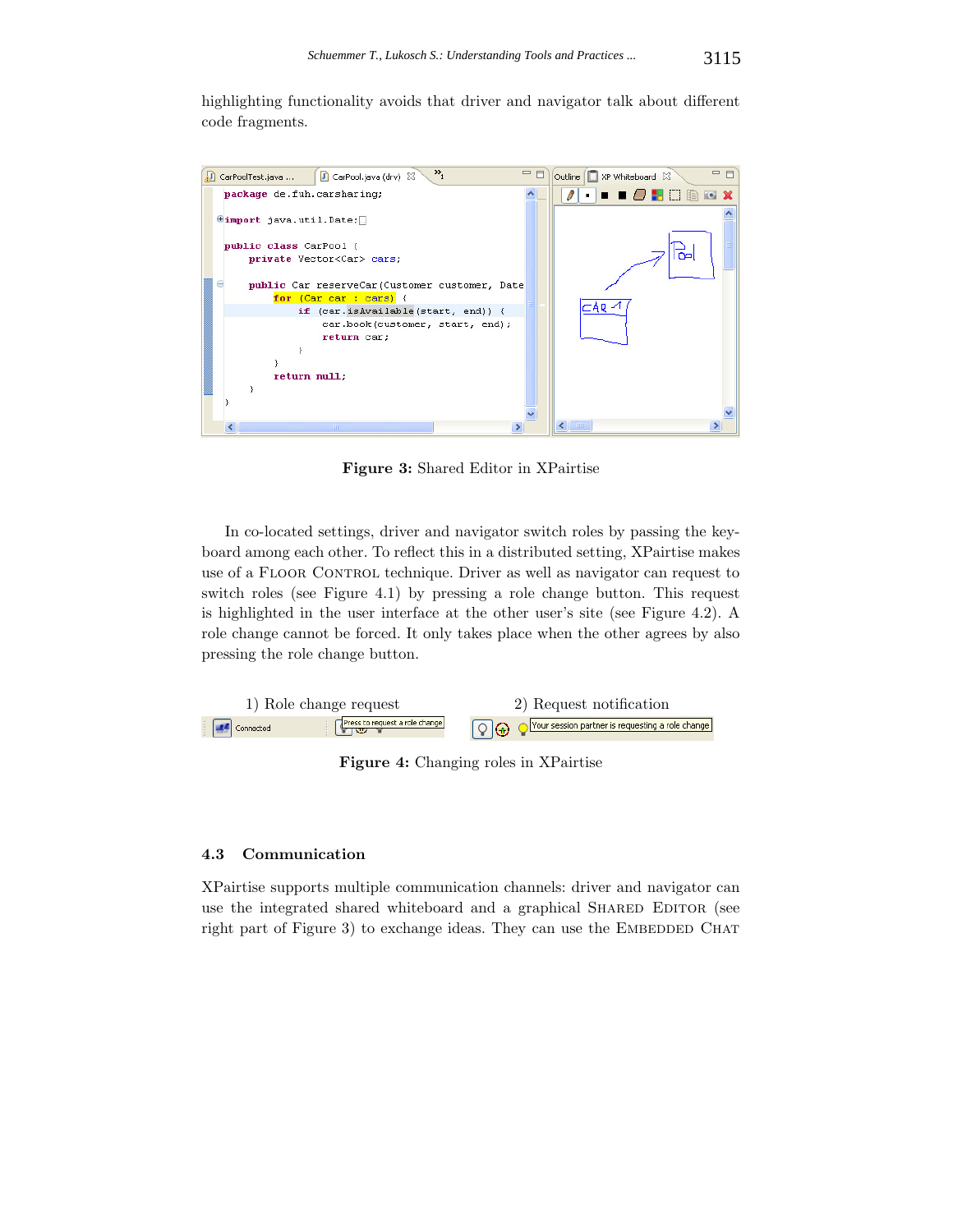for textual communication within a session as well as globally with all users currently logged in to the XPairtise server. The different chats can be accessed via different tabs (cf. Figure 5). Furthermore, XPairtise offers an integrated Skype control to establish audio connections. As mentioned above, the shared editor also supports REMOTE SELECTIONS. This allows the navigator to raise the driver's attention to specific parts of the source code and thereby start and focus communication.



**Figure 5:** Embedded Chat in XPairtise

### **4.4 Teaching**

With the above functionality, XPairtise already enables distributed pair programming. As it is also possible to create ad-hoc distributed sessions via the XPairtise server without the need of project-specific code repositories, a novice can easily invite an expert to a pair programming session. The expert can then act as a MENTOR and teach the novice on how to solve current problems.

To widen the audience of a pair programming session, XPairtise furthermore supports the additional role of a SPECTATOR. Users who join an ongoing pair programming session as Spectator can watch the interaction among the driver and the navigator. For that purpose, XPairtise also retrieves the project of the session from the XPairtise server. When a SPECTATOR joins as a latecomer and the driver already performed some changes, XPairtise still ensures that the workspaces are synchronized.

SPECTATORS cannot change the code nor can they select or highlight anything in the editor. Still, they are allowed to participate in the session chat and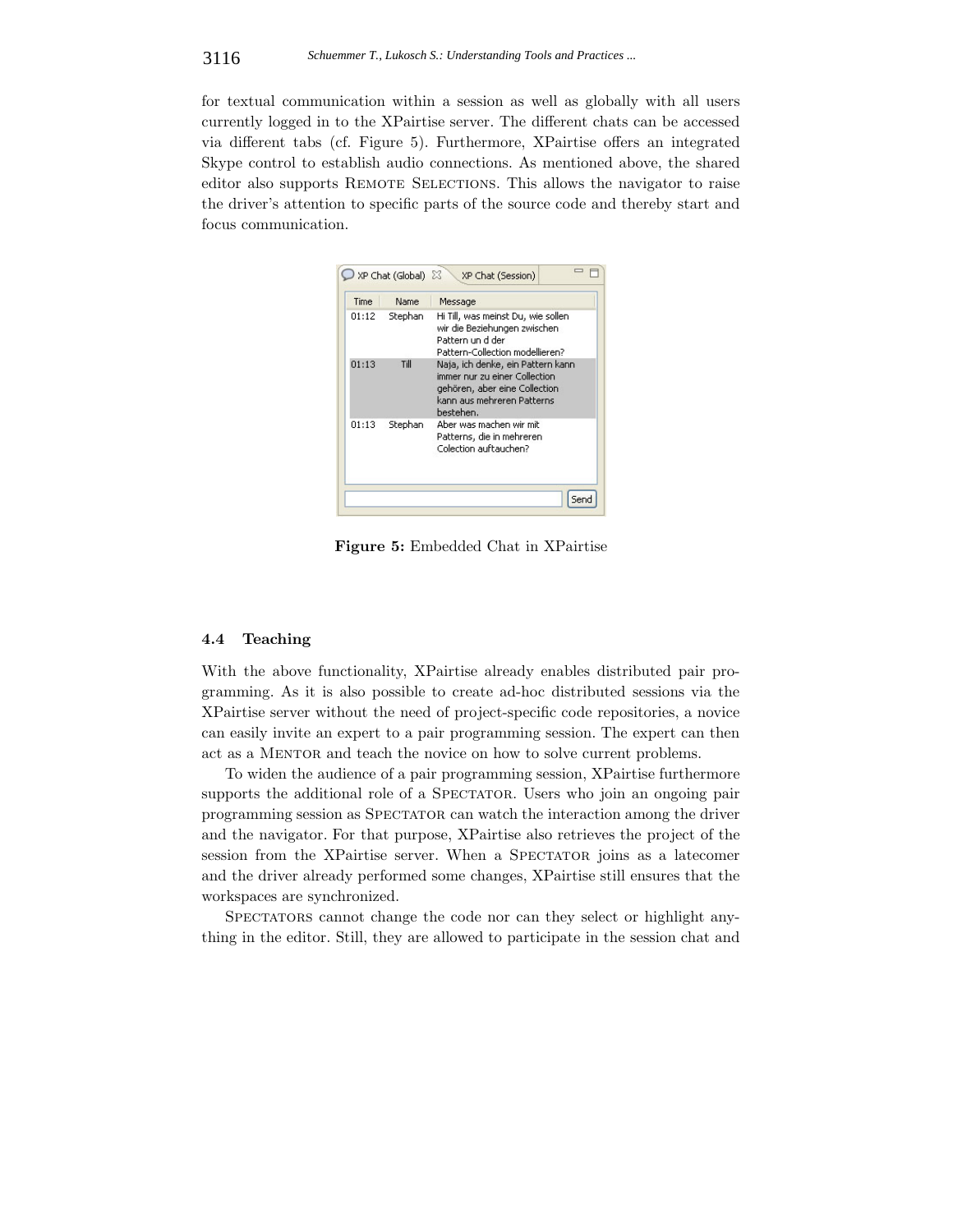thereby can, e.g., ask questions for clarification or highlight possible problems in the shown code. Like in traditional settings, the driver and navigator have to decide when and how they are going to address the posted messages. Thereby, XPairtise can easily be used to teach a group of novices in a specific problem domain when the driver is an expert in that domain. Additionally, this also allows to teach distributed pair programming, when novices join an ongoing pair programming session among two experts in eXtreme Programming.

### **4.5 Testing**

When the driver performs run actions or starts tests, these are started at the navigator's site as well. Thereby, XPairtise enables basic collaborative testing.

However, since testing is more than the execution of JUnit tests, we have recently added an XPairtise extension that supports collaborative debugging. Break points are modelled as shared objects as well allowing all participants to stop the program under test at the same place. In the same way as editor inputs were shared among the members of a collaborative session, the use of the Eclipse debugger can also be coupled: Eclipse commands at the driver's client such as stepwise execution of code or inspection of variables are monitored by the XPairtise plugin and distributed to all other clients. FLOOR CONTROL is an important issue here again since it needs to be ensured that only one client at a time is able to continue the execution of the program under test.

The main reason why our debugging support for XPairtise is not yet part of the official open-source release is that we are still working on synchronizing the effects of external influences on the execution of the program under test. This includes that all input (e.g., files, streams, mouse movements or hardware signals like timer values) used by the tested program needs to be identical to ensure the same execution. To what extent this can be solved is still an open issue.

### **4.6 Implementation of XPairtise**

XPairtise makes use of a client server architecture. On a technical level, XPairtise clients communicate with the XPairtise server using a JMS infrastructure (Java Messaging Service), namely the ActiveMQ messaging server (see Figure 6).

During the bootstrap phase of the XPairtise infrastructure, the XPairtise server connects to the message bus and creates a message channel that allows clients to request information on shared objects stored in the HSQL database that acts as XPairtise's object repository (CENTRALIZED OBJECTS).

Whenever clients register by sending a registration message to the server's message queue, the XPairtise server creates a message queue for the client. The client subscribes to this queue and from then on receives updates on changes to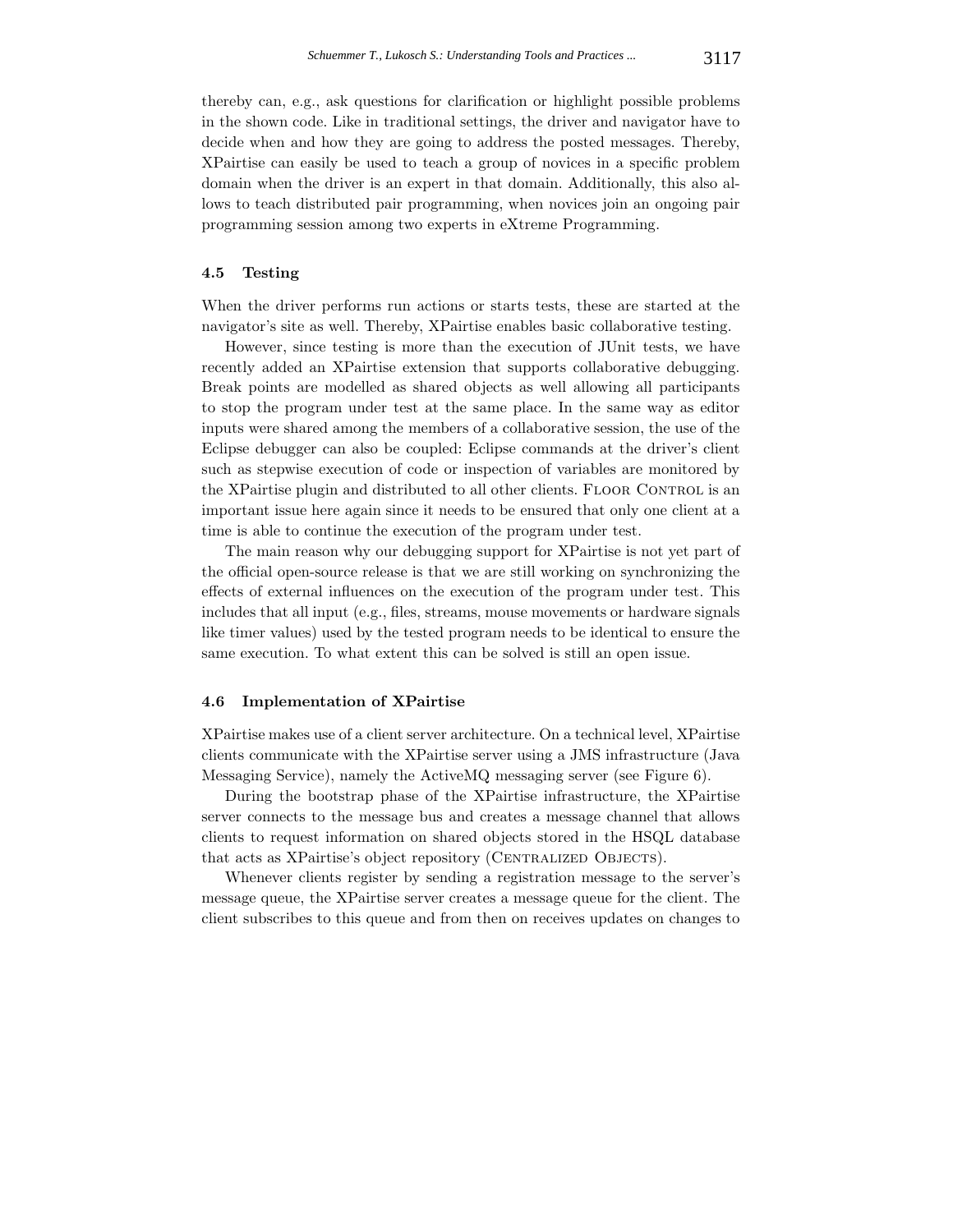

**Figure 6:** XPairtise conceptual system architecture

shared objects (REMOTE SUBSCRIPTION). To accommodate latecomers, XPairtise uses a STATE TRANSFER approach, i.e. the initial state is transferred to the latecomer and later on only updates have to be applied.

Collaborative Sessions are also modelled as shared objects. In addition, each collaborative session has a message queue to which the server can add updates needed by all participants in the session. These updates are either sent as state updates (e.g., when users add drawings to the shared whiteboard) or as DISTRIBUTED COMMANDS. When a client, e.g., changes the selection in the SHARED EDITOR of Eclipse, the XPairtise plugin captures the selection command and sends this to the server. The server in turn adds the command to the session's message queue so that it is received by all members of the COLLABOrative Session. Each client executes the selection command locally with the effect that all clients can see the REMOTE SELECTION.

Due to the XPairtise system architecture and the used approach for latecomer accommodation, XPairtise can easily deal with connection losses. Users that loose connection simply re-join a session and thereby receive the most recent session state.

# **5 Experiences**

XPairtise was developed in our 2006/07 lab course on cooperative system development. As our university is a distance teaching university, the team members only met at the beginning and the end of the lab course. In the meantime, the team members collaborate at a distance. Once the team had a first running prototype, the team used XPairtise for distributed pair programming. This allowed the team to identify problems early in the development cycle and address such problems directly. At the end of the lab course, all team members reported that XPairtise simplified their collaboration a lot. Since then, XPairtise is available at sourceforge.net.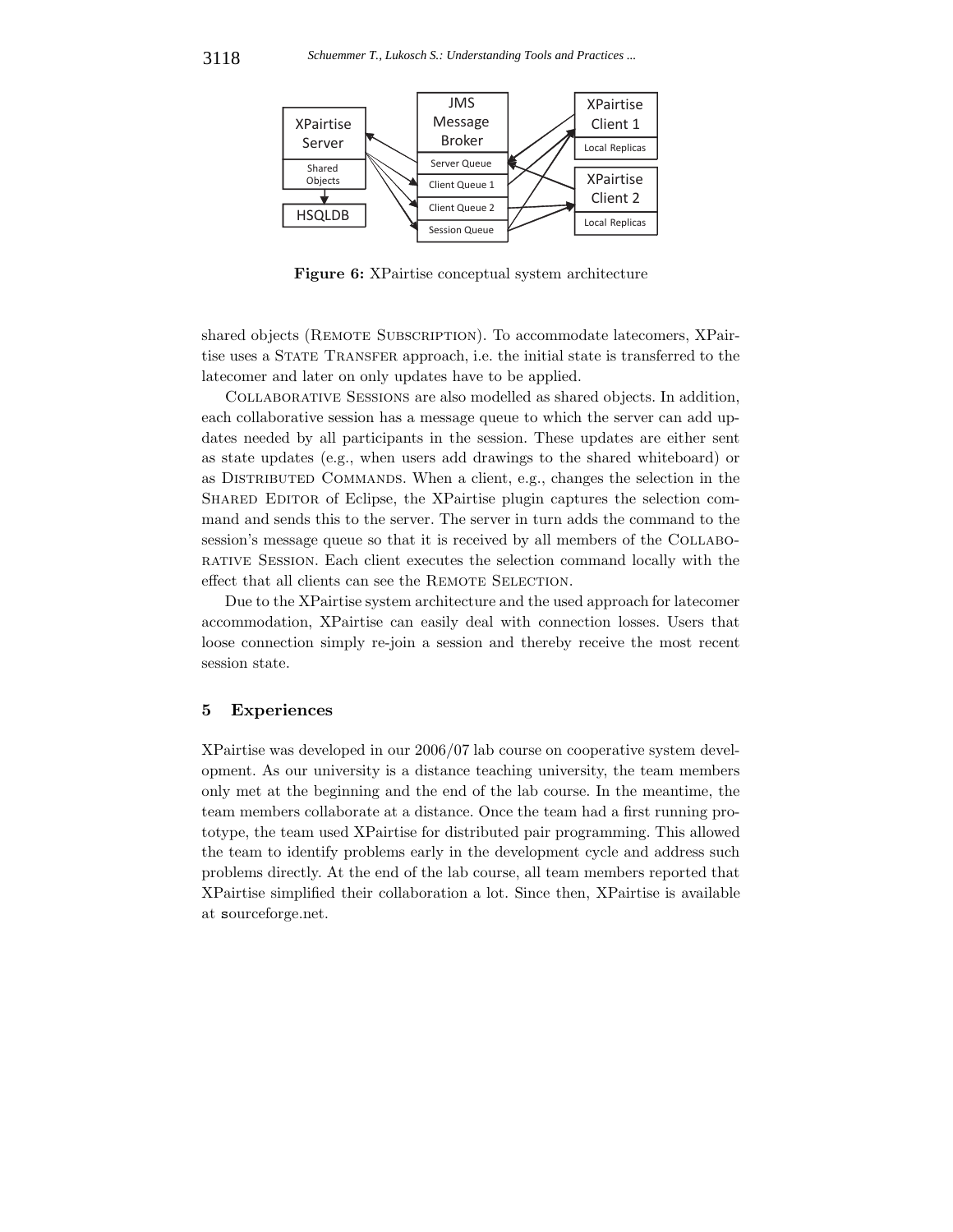#### **5.1 Hypotheses and setting**

While the first informal evaluation gave us anecdotal evidence that XPairtise can be used for distributed pair programming, a more detailed evaluation was needed to better understand the tool's contribution to the pair programming interaction, especially with respect to the individual users' contributions. Thus, a second evaluation was performed in our 2007/08 lab course. Besides general observations of distributed pair programming, we wanted to test the following hypotheses:

- 1. Students with comparable skills will make equal contributions to the pair programming sessions, which means that they will have frequent role switches.
- 2. In a pair with different experience levels, the experienced partner will use XPairtise for training less experienced students. The experienced partner will keep the driver role throughout the session.
- 3. In both constellations, driver and navigator will frequently use the REMOTE SELECTION to focus the discussion on a specific position in the source file.

We observed two teams of 5-6 students for a period of 18 weeks. During that time, we recorded the JMS messages exchanged in 52 XPairtise sessions. This allowed us to make a detailed analysis on actions performed in the sessions. In addition, we recorded the audio communication in seven (randomly selected) sessions where XPairtise was used. In order to relate the level of participation in XPairtise to the individual's participation in the software project, we also logged the interaction with the version management system (CVS). We correlated log entries of the CVS system with activities performed in XPairtise Sessions which allowed us to better understand the role of collaboration in distributed eXtreme Programming. Again, the results from the CVS analysis are not statistically significant but they can still point our analysis to interesting differences between the two teams. Finally, we conducted semi-structured interviews in order to get feedback on the perceived usefulness of XPairtise.

### **5.2 Results**

Based on this observation, we report first anecdotal results in relation to the social practices presented in the previous sections. In total, we logged about 80 hours in which XPairtise was used. Users performed 80.000 commands that led to change notifications to other clients. They created 5514 versions of classes (CVS check-ins). The two groups differed significantly in their tool use: The first group used XPairtise five times as long as the second group. They created ten times as many editor events as the second group. On the opposite, the second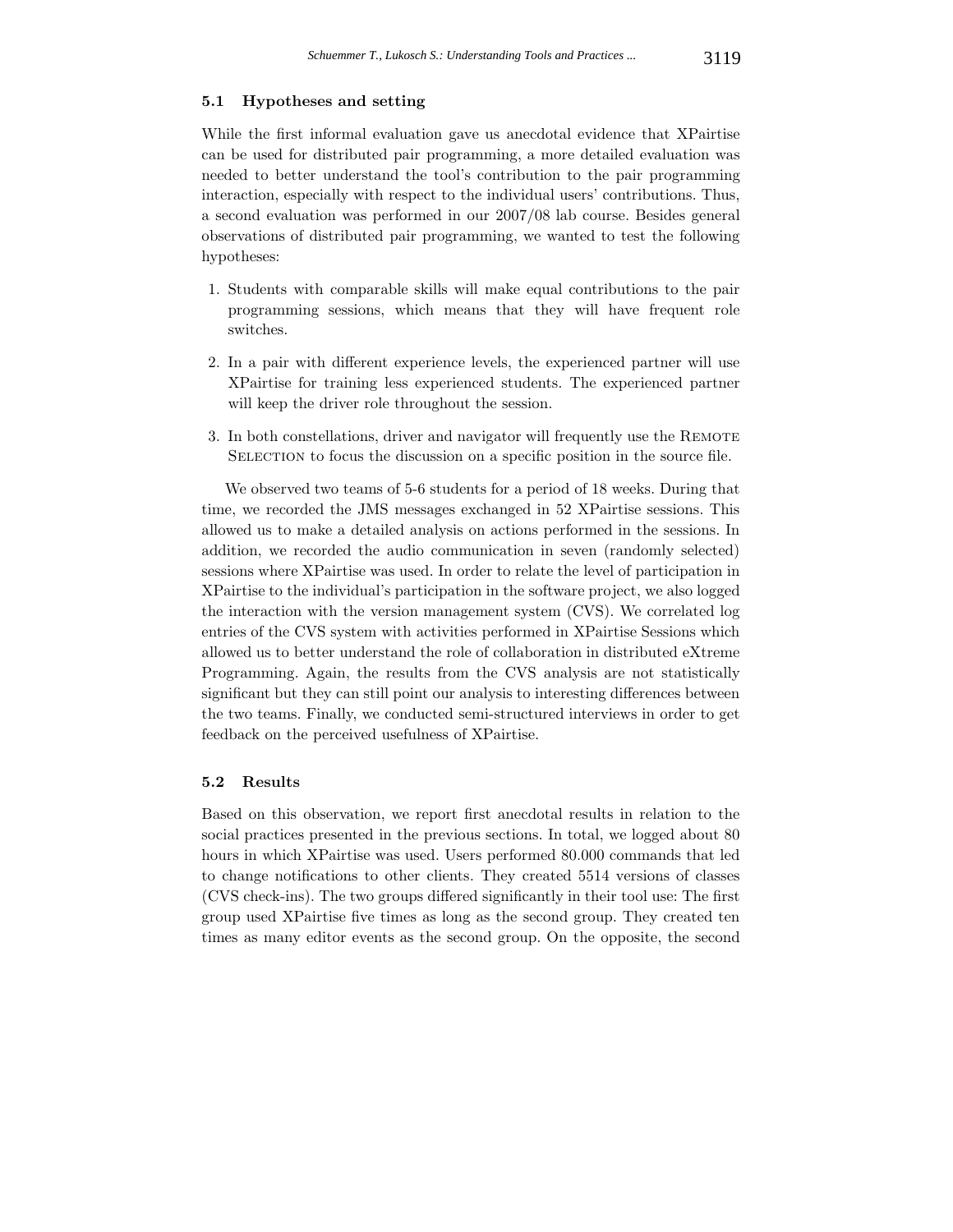group performed 31% more check-ins in the CVS system. The check-ins of the second group were in most cases the result of isolated work without XPairtise (98% of all check-ins). The first group showed a different behaviour: 28% of the check-ins were performed during a pair-programming session. These differences suggest that the first group interacted in a very synchronous way while the second group distributed tasks and solved the tasks asynchronously without much pair programming.

### **5.2.1 Coordination**

The observed groups created between 120 and 250 planning cards. The cards were stored in the group's project wiki. Interestingly, the group members made heavy use of the cards in the early planning phases of the project but did not maintain the cards in later implementation phases. This raised the problem that some group members lost track of the project's progress due to the lack of awareness information (Change Warnings). Shortly before the end of the project, both groups revisited the planning cards and marked them as finished.

The existence of the sessions is already an indication that users were able to meet in Collaborative Sessions or join existing sessions as spectators (in 17 of 51 sessions).

# **5.2.2 Coding**

In all 52 observed sessions, code was changed. The shared editor was used as expected. Surprisingly, we could observe a less agile interaction between driver and navigator. While in co-located pair programming sessions, role switches are expected to happen every 20 minutes [Hanks, 2004], we could observe only 21 of 52 sessions where a role change took place at all. And even where a role change took place, there were only 4 sessions where the navigator was active for more than 30% of the time. An ideal pair programming session would have frequent role switches and lead to an equal participation of both partners. This could not be confirmed in our observations. Even the first group that showed a very cooperative work style did not change roles often (on average 2.2 role switches per session). One reason for this was that in many cases experienced developers interacted with novice navigators (see section on teaching below). Even when considering only those sessions where both students had comparable background knowledge, we can not observe the same frequency of role changes as in co-located settings [Hanks, 2004]. Only one out of 17 sessions showed a relatively large number of role switches (8 role switches in 150 minutes). This gives us at least an indication that our first hypothesis was not confirmed in our observational setting.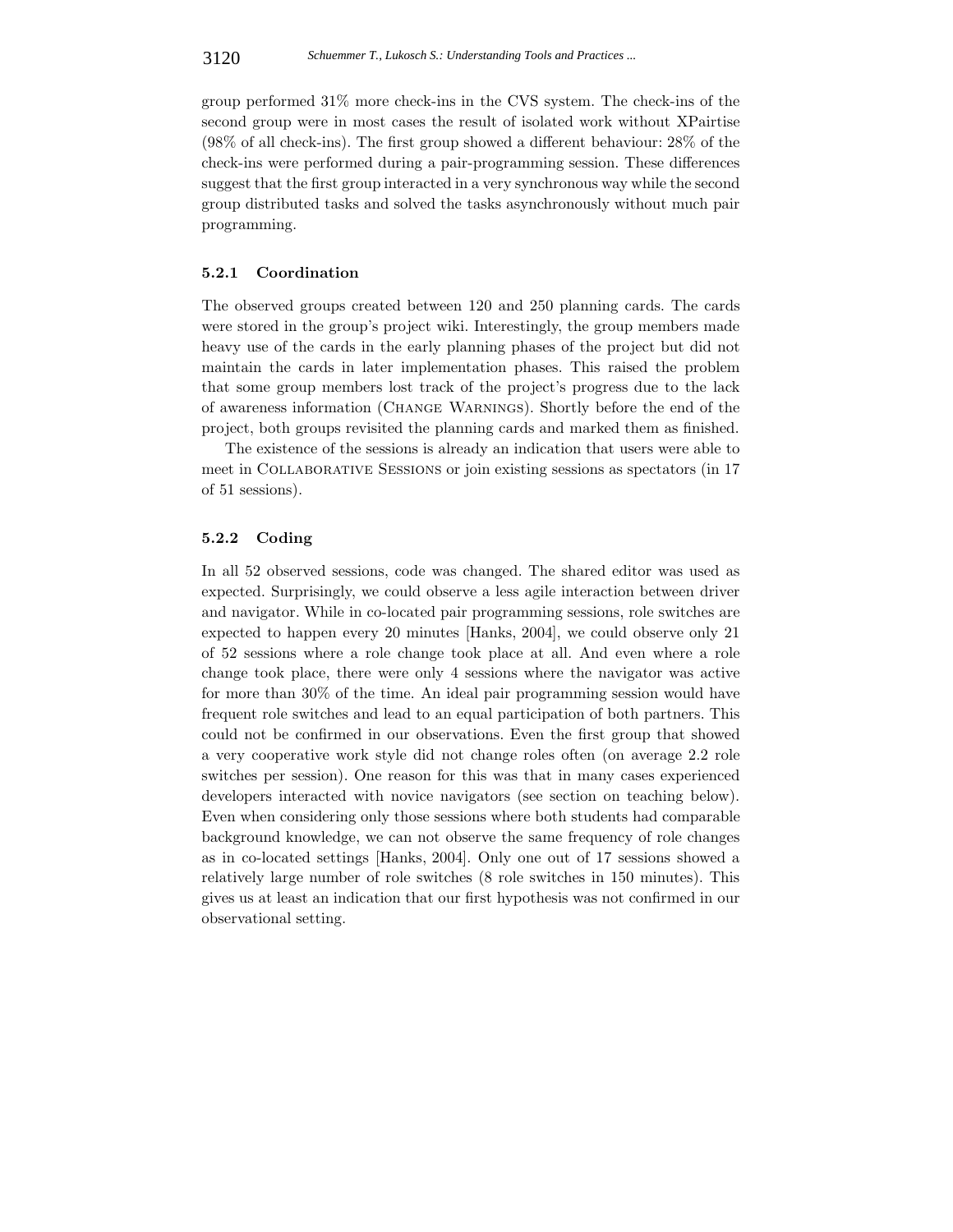#### **5.2.3 Communication**

When designing XPairtise, we expected that audio communication would be the most prominent communication channel but that the EMBEDDED CHAT would also be used frequently. However, there was almost no use of the text-based chat. Only 9 of 52 sessions had any chat entries in the session chat. Even fewer sessions had entries in the global chat that was intended as a meta communication channel. Using chat logs for augmenting code comments would thus not be possible in the observed groups.

Only 4 sessions utilized the whiteboard. These sessions were not used for pair programming but for creating sketches for the final project presentation. The interviews did not provide any further clues why the whiteboard was not used more frequently. Actually, students reported that they liked the feature of the whiteboard, which is in contrast to the log data that shows that the students did not use the whiteboard frequently.

The analysis of dialogues in the audio communication channel gave us more information regarding situations where the navigator did not perform actions in XPairtise. The developers frequently searched the web for missing information. At the same time, the driver continued coding. Once the navigator found the required information, he informed the driver who then used the information and modified the code.

The Remote Selection was used in all sessions. In all but 9 sessions, the navigator also selected code to focus the communication on a specific part of the code. However, there were much fewer occasions of remote selections than expected. In average, the ratio between driver selections and navigator selections was 92 to 8. The interviews on the other hand indicated that the users perceived the remote selections as a very important feature of XPairtise. The third hypothesis thus could be confirmed for the driver but not for the navigator. Although the navigator considered the remote selection as useful for him, he did not use it to focus the driver's attention on a specific part of the code.

### **5.2.4 Teaching**

To our surprise, there were fewer than expected sessions with Spectators (17 of 52 sessions). In most of these cases, there was exactly one Spectator (12 cases) who joined the XPairtise session for a short time. From the developers' feedback, we can say that in some cases, the guest was an expert who joined the session with the goal of explaining a specific part of the code. Instead of the driver educating the Spectators, these were directing the driver in this case.

In addition to these sessions, we could observe teaching to a large extent: Many pair-programming sessions brought together expert developers as drivers with novices as navigators (approx. 40% of the sessions). In these settings, there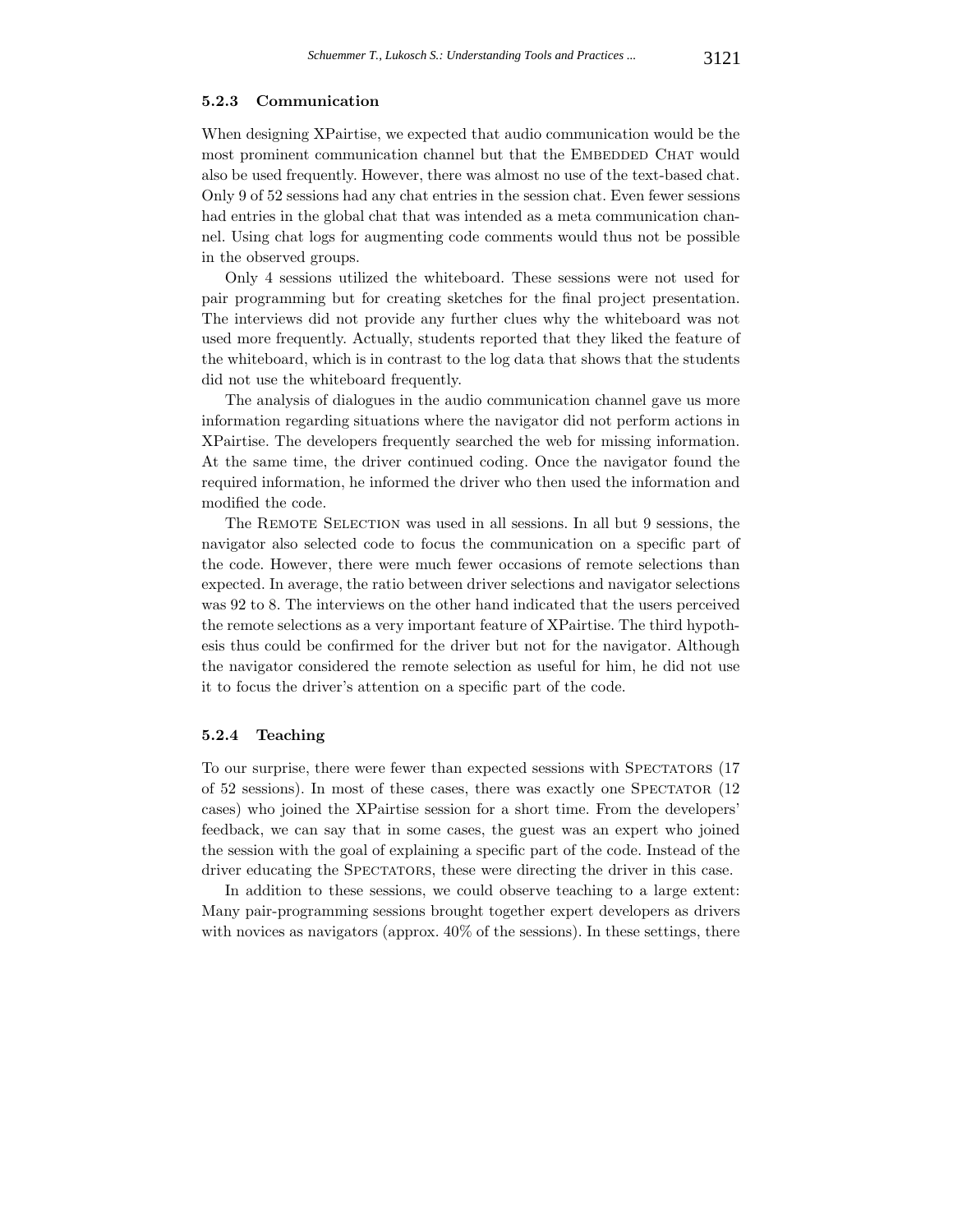were almost no role switches (only 36% of all observed sessions included a role switch). The driver kept his role throughout the session (between 1 and 2 hours). In many cases (especially in the second group), the navigator stayed passive throughout the whole session. This confirms our second hypothesis that assumed that the novice will not take the role of the driver.

Looking at the audio logs of these sessions, we could observe that the driver was speaking much more than the navigator (in four of the seven observed sessions, the driver talked more than 85% of the time). All these observations indicate that the driver was presenting his code to a rather passive navigator. However, especially the inexperienced developers who participated as navigators in these sessions reported that observing the expert was very helpful for them.

# **5.2.5 Testing**

Since the observed version of XPairtise only provided collaborative unit test execution, we cannot provide proofs on the usability of further testing support. Interestingly, many developers reported that they would prefer testing alone. But some developers also highlighted the expectations that they would have for a stable testing support. One participant mentioned that debugging

"would be an excellent feature because you would learn a lot. Since you would know that your partner reads the same code, you know that he will see bugs that you simply miss because you read the code in a different way. In your head, you have an idea of what code should be present although it isn't there. Your partner does not have the same image in his head and he may see it that you are writing rubbish."

This quote shows that at least some of the students were able to imagine the benefits of collaborative test execution.

### **5.3 Summary**

The above evaluation shows that XPairtise supports the social practices for distributed pair programming. However, compared to pair programming in a traditional setting, our observations highlight some interesting differences. For coding, it is interesting to note that role switches did not occur as often as expected from a traditional setting (in contrast to hypothesis one. When considering communication, the EMBEDDED CHAT was used less than expected and almost all communication was handled via an audio channel. It is interesting to note that the whiteboard as well as the REMOTE SELECTION feature were rarely used but still considered as an important feature by the users which makes us confident that the REMOTE SELECTION should be an important feature in all distributed pair-programming tools.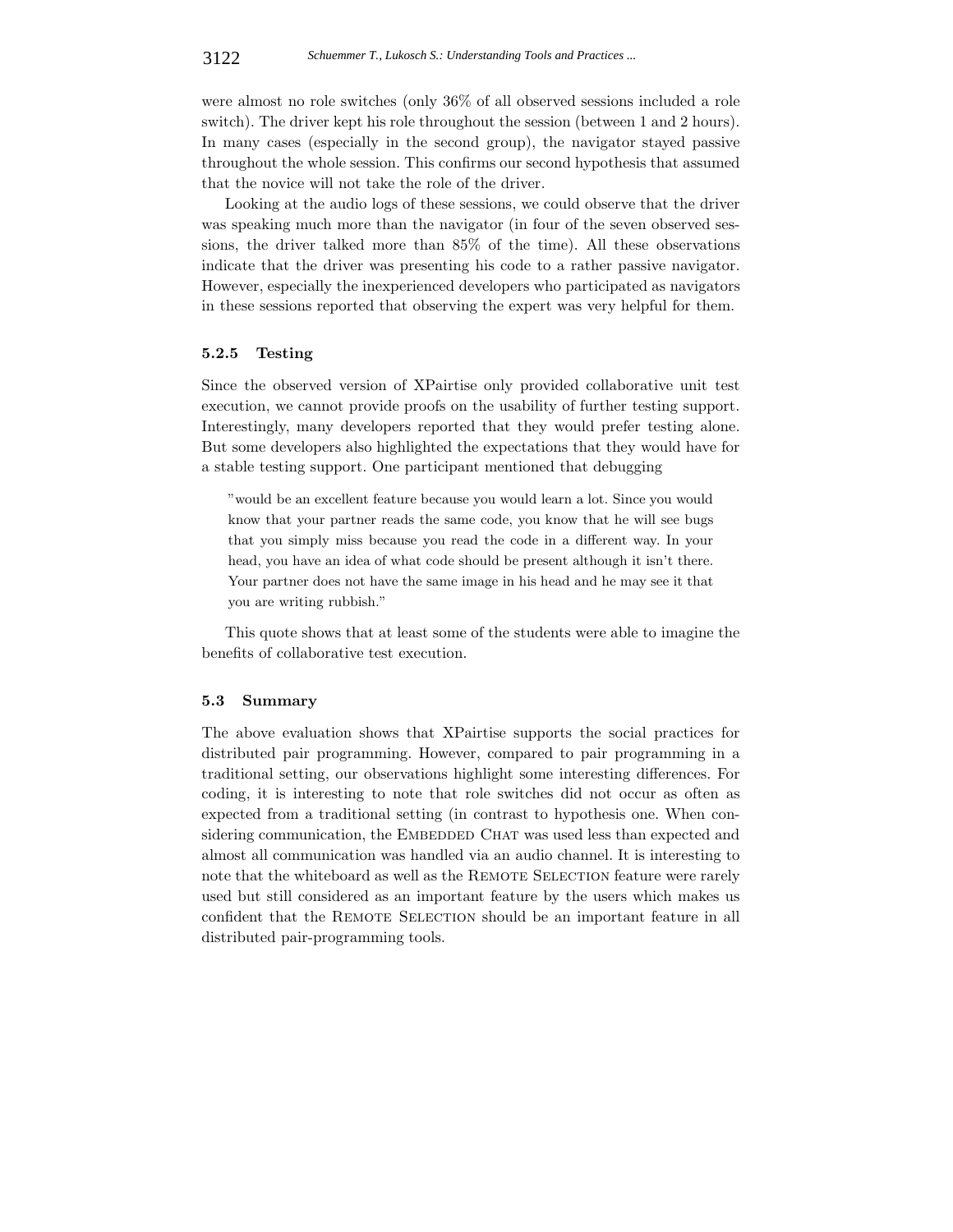Concerning teaching, we also expected a different behavior. Instead of laymen in the role of the Spectator, experts were using this role. Still, this feature enabled the transfer of knowledge which is the basic task of teaching. Teaching did – as expected in hypothesis two – not press the learning navigator into the more active role of the driver. Finally, when considering testing, the basic support was not used at all. But, this is mainly due to the fact that developers preferred testing on their own as well as developers not being experienced in testing at all.

# **6 Conclusions**

In this paper, we have discussed the main social practices for distributed pair programming, i.e. coordination, coding, communication, teaching, and testing. We analyzed the technology implications when transferring these practices to distributed settings and provided guidance for developing technology support. We have discussed to what extent existing systems support these social practices and presented a tool that integrates support for the practices in Eclipse.

First experiences, when using our tool during its development and during two long term development projects indicated that XPairtise supports the social practices for distributed pair programming. The evaluation revealed some interesting aspects on the tool usage. The evaluation of XPairtise during the lab course has of course a different context from the real. Students in a lab course that uses a blended setting cannot be exactly compared to professionals developing a product which has to be delivered to a real customer with scheduling and deadlines to be followed. Still, the contexts are similar and this initial evaluation provides insights on how XPairtise supports distributed pair programming. Nevertheless, we plan to continue the evaluation of XPairtise in further lab courses and especially in commercial distributed development projects. In these evaluations, we aim to better understand the impact of the plugin on distributed team performance and to identify additional functionality to further support distributed pair programming.

Independent from these findings, we will in the next future improve the functionality for pair formation. For that purpose, we will include ACTIVITY INDIcators or Expert Finder mechanisms as they were, e.g., present in TUKAN [Schümmer and Schümmer, 2001] that allow to retrieve experts from the registered users for specific problem domains. This retrieval could, e.g., be based on source code analysis or activity analysis of pair programming session. For improving the teaching functionality, we plan to include a REPLAY mechanism which records pair programming session and allows to review them afterwards.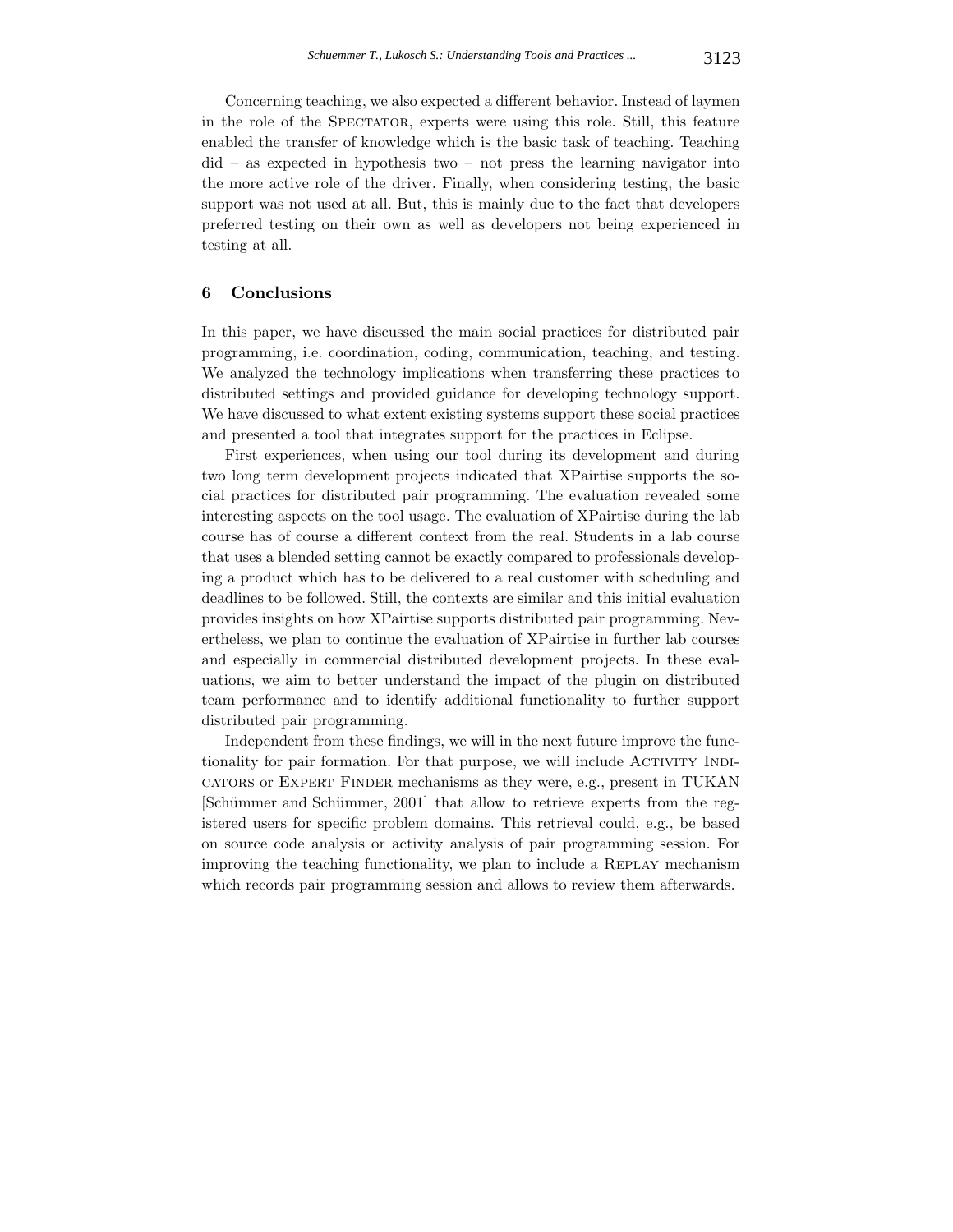### **Acknowledgements**

Special thanks are due to the members of the lab group who developed the initial version of XPairtise (in alphabetical order): Karsten Juschus, Timo Kanera, Manfred Krapf, Nicolas Lavit-Justen, Robert Mischke, Heiko Schlenker, Roland Wielnig. The implementation of the debugging support for XPairtise was provided by Manfred Krapf. Additional repository support was added by Timo Kanera. Dominik Kröger substantially contributed to the evaluation of XPairtise. Last but not least, we thank all students who used XPairtise during our 2007/08 lab course and thereby helped us to study the application of XPairtise in distributed development projects.

### **References**

- [Beck, 1999] Beck, K. (1999). *eXtreme Programming Explained*. Addison Wesley, Reading, MA, USA.
- [Beck et al., 2001] Beck, K., Beedle, M., van Bennekum, A., Cockburn, A., Cunningham, W., Fowler, M., Grenning, J., Highsmith, J., Hunt, A., Jeffries, R., Kern, J., Marick, B., Martin, R. C., Mellor, S., Schwaber, K., Sutherland, J., and Thomas, D. (2001). Manifesto for agile software development.
- [Beck and Gamma, 2002] Beck, K. and Gamma, E. (2002). Junit cookbook.
- [Boehm and Turner, 2004] Boehm, B. and Turner, R. (2004). *Balancing Agility and Discipline – A Guide for the Perplexed*. Addison Wesley, Boston, MA.
- [Braithwaite and Joyce, 2006] Braithwaite, K. and Joyce, T. (2006). Xp expanded: Patterns for distributed extreme programming. In Longshaw, A. and Zdun, U., editors, *Proceedings of the 10th European Conference on Pattern Languages of Programs, EuroPLoP'05*, pages 337–345, Konstanz, Germany. UVK.
- [Cook, 2006] Cook, C. (2006). *Towards Computer-Supported Collaborative Software Engineering*. PhD thesis, University of Canterbury, Christchurch, New Zealand.
- [des Rivieres et al., 2001] des Rivieres, J., Gamma, E., Mätzel, K.-U., Moore, I., Weinand, A., and Wiegand, J. (2001). *Extreme Programming Examined*, chapter Team Streams: Extreme Team Support, pages 333–353. Addison Wesley.
- [Dewan and Riedl, 1993] Dewan, P. and Riedl, J. (1993). Toward computer-supported concurrent software engineering. *IEEE Computer*, 26(1):17–27.
- [Djemili, 2006] Djemili, R. (2006). Entwicklung einer Eclipse-Erweiterung zur Realisierung und Protokollierung verteilter Paarprogrammierung. Master's thesis, Freie Universität Berlin.
- [Gamma et al., 1995] Gamma, E., Helm, R., Johnson, R., and Vlissides, J. (1995). *Design Patterns: Elements of Reusable Object-Oriented Software*. Addison-Wesley, Reading, MA.
- [Haake et al., 2005] Haake, A., Lukosch, S., and Schümmer, T. (2005). Wikitemplates: adding structure support to wikis on demand. In *WikiSym '05: Proceedings of the 2005 international symposium on Wikis*, pages 41–51, New York, NY, USA. ACM Press.
- [Hanks, 2004] Hanks, B. (2004). Tool support for distributed pair programming: An empirical study. In *Proceedings of XP/Agile Universe 2004: 4th Conference on Extreme Programming and Agile Methods*, Calgary, Canada.
- [Hanks, 2005] Hanks, B. F. (2005). *Empirical Studies of Distributed Pair-Programming*. Dissertation, University of California Santa Cruz.